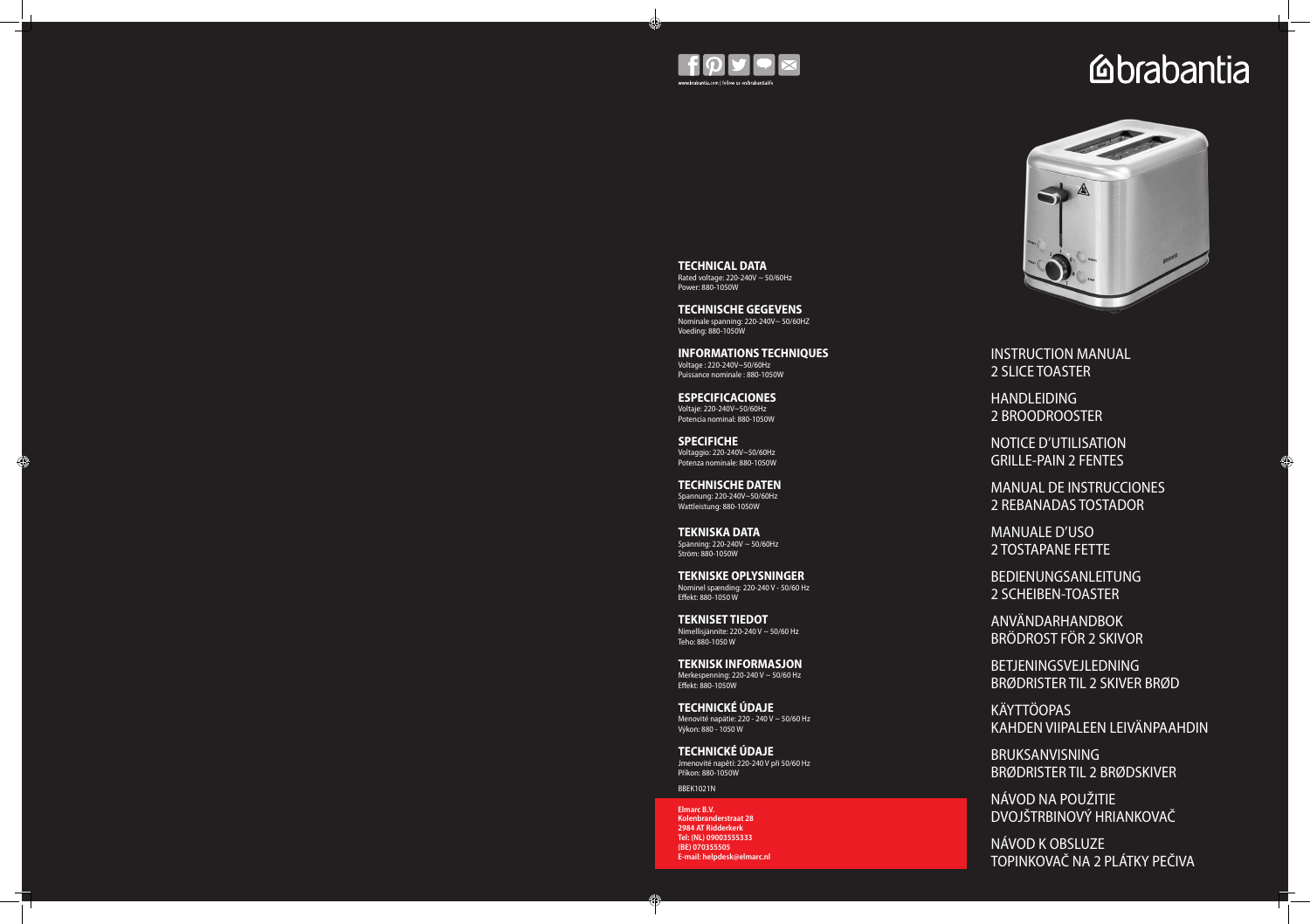1

KNOW YOUR 2 SLICE TOASTER **DESCRIPTION** BESCHRIJVING **DESCRIPTION** DESCRIPCIÓN DESCRIZIONE **BESCHREIBUNG** BESKRIVNING BESKRIVELSE KUVAUS BESKRIVELSE POPIS POPIS

 $\bigoplus$ 



A. Leva

H. Schlitze mit selbstzentrierender Breiteneinstellung

- 
- 
- 
- E. Tasto Bagel
- 
- B. Entfroster-Taste
- C. Aufwärmtaste
- 
- 

I. Brotkrümelschublade

- 
- D. 7-Stelliger Bräunungsregler
- E. Bagel-Taste
- F. Stoppknapp
- G. Hölje av rostfritt stål
- H. Breda fack med automatisk centrering
- I. Smulbricka
- F. Knappen Stop
- G. Kabinet af rustfrit stål
- H. Brede auto-centrerende riller
- I. Krummebakke
- F. Pysäytyspainike
- G. Ruostumaton teräskotelo
- H. Leveät itsekeskittyvät aukot
- I. Leivänmurulevy
- F. «Stop» (Stopp)-knapp
- G. Hoveddel i rustfritt stål
- H. Brede, selvsentrerende brødristeråpninger
- I. Smulebrett
- F. tlačidlo zastavenia
- G. kryt z nehrdzavejúcej ocele
- H. široké otvory, ktoré sa samy vycentrujú

 $\bigoplus$ 

- A. Spak för att skjuta upp brödskivorna
- B. Upptiningsknapp
- C. Återuppvärmningsknappen
- D. Reglage för 7 olika rostningsgrader
- F. Bagelknapp
- A. Løfte-/sænkehåndtag
- B. Knappen Optø
- C. Knappen Opvarm
- D. 7 risteniveauer
- E. Knappen Bagel
- A. Ponnahdusvipu
- B. Sulatuspainike
- C. Uudelleenlämmityspainike
- D. 7-kohtainen paahtoasteen säätö
- E. Bagelpainike
- A. Brødløfter
- B. «Defrost» (Tine)-knapp
- C. «Reheat» (Oppvarmings)-knapp
- D. Bruningskontroll med 7 innstillinger
- E. «Bagel»-knapp
- A. páka so zdvíhačom
- B. tlačidlo rozmrazenia
- C. tlačidlo opätovného zohrievania
- D. regulátor stupňa opečenia so 7 nastaveniami l. zásobník na chlebové omrvinky
- E. tlačidlo žemle
- A. Vyskakovací páčka
- B. Tlačítko Rozmrazení
- C. Tlačítko Opětovný ohřev
- D. Ovládání 7 nastavení zhnědnutí
- E. Tlačítko Bagel
- 
- F. Tlačítko Stop
- G. Kryt z nerezavějící oceli
- H. Široké samostředicí otvory
- I. Zásuvka na drobky pečiva

### EN

### IMPORTANT SAFEGUARDS

- 1. Please read through the following safety precautions carefully before switching ON the 2 Slice Toaster.
- 2. Keep this instruction manual in a safe place for future reference. Also keep the sales receipt and, if possible, the gift box with the inner packaging.
- 3. Failure to follow all the instructions listed may result in electric shock, fire or serious personal injury.
- 4. Before plugging the 2 Slice Toaster into the mains electrical supply, check that the voltage and power supply comply with the specifications indicated on the rating plate of the appliance.
- 5. This appliance can be used by children aged from 8 years and above and persons with reduced physical, sensory or mental capabilities, or lack of experience and knowledge if they have been given supervision or instruction concerning use of the appliance in a safe way and understand the hazards involved. Children shall not play with the appliance.
- 6. Cleaning and user maintenance shall not be made by children unless they are older than 8 and supervised. Keep the appliance and its cord out of reach of children less than 8 years.
- 7. Do not leave the 2 Slice Toaster unattended when in use.
- 8. Always place the 2 Slice Toaster on a stable, flat, heatresistant surface. Also ensure that the surface can take the weight of the unit during use.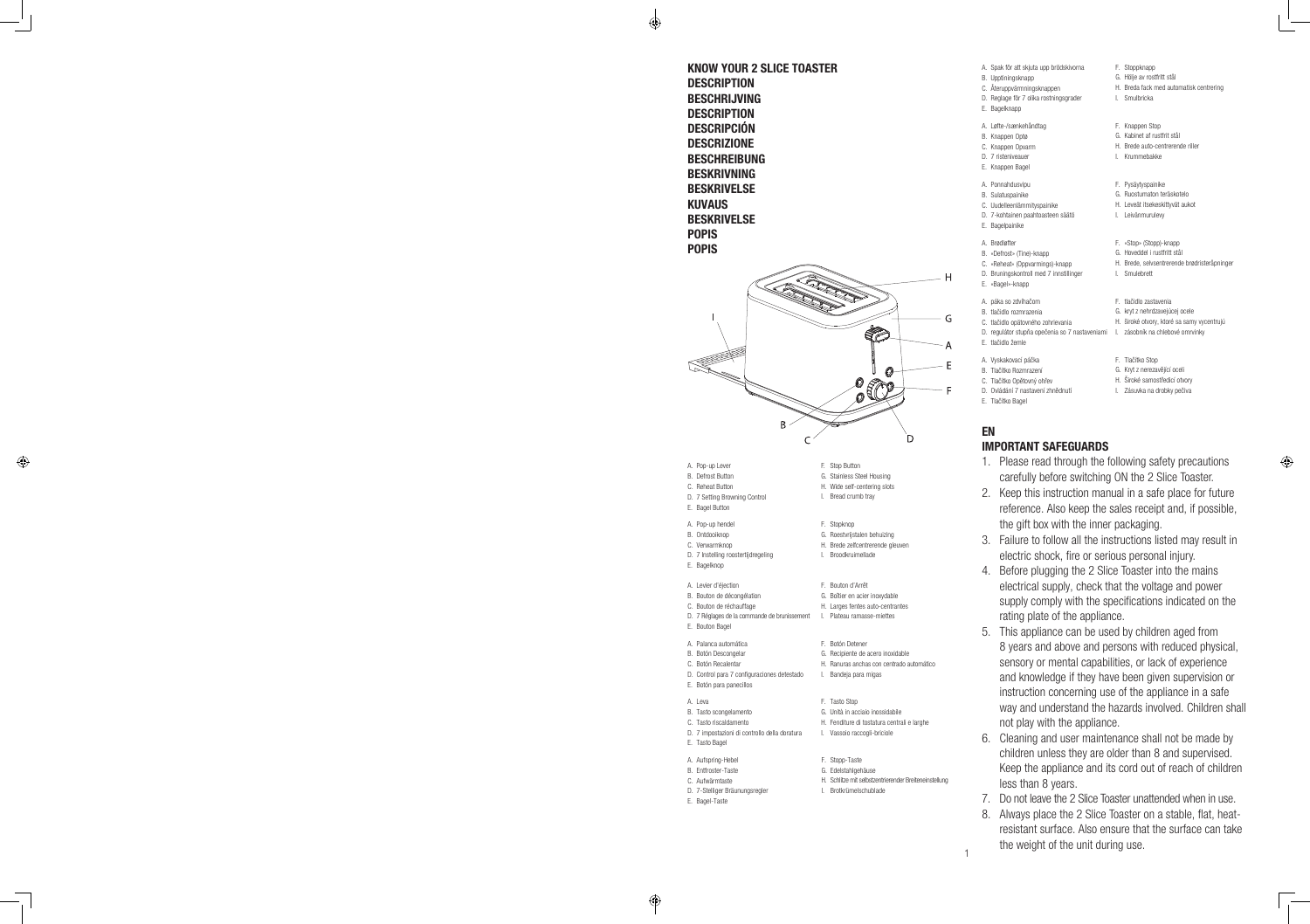- 9. The 2 Slice Toaster Is intended for DOMESTIC USE ONLY and for similar domestic applications such as staff kitchen areas In shops, offices and other working environments; by guests in hotels, motels and other residential type environments including guest houses and bed and breakfast-type establishments.
- 10. The 2 Slice Toaster should not be used for commercial purposes.
- 11. Do not move or lift the 2 Slice Toaster while it is operating or while it is connected to an electrical socket.
- 12. This appliance is not intended to be operated by means of an external timer or separate remote control system.
- 13. The use of attachments, not specifically recommended by the manufacturer, must not be used as they may cause personal injury or damage to the appliance.
- 14. Take care when using the 2 Slice Toaster as it reaches very high temperatures and the outside surfaces are likely to get hot during use. DO NOT touch the outside surfaces during use, particularly in the area of the toasting slots.
- 15. Bread may burn; therefore the 2 Slice Toaster must not be used near or below curtains and other combustible materials.
- 16. Do not place the cable or any other object over the toasting slots whilst the 2 Slice Toaster is in operation.
- 17. Do not attempt to dislodge food while the 2 Slice Toaster is in operation.
- 18. The pop-up toasting levers must be in the 'UP' position before connecting or disconnecting the plug from the electricity supply.

 $\bigoplus$ 

- 1. Make sure that the crumb tray is always in place in the base of the 2 Slice Toaster as it also protects the surface it is standing on from the heat of the elements in the toasting slots.
	- 2. Insert the plug into the mains electrical supply and switch the socket ON.
- 3. Place the bread to be toasted in the wide toasting slot/s.<br>4. Turn the browning control to the required setting. The br
- Turn the browning control to the required setting. The browning control sets the time that the toaster will operate. '1' is for lightest toast and '7' is for darkest toast.
- 5. Press the pop-up lever down until it clicks into position.<br>6. The bread will be lowered and centred as the lever mov 6. The bread will be lowered and centred as the lever moves down. The 'Stop' button will
- illuminate blue while the toaster is in use.
- 7. After the toasting time has elapsed, the pop-up lever will release automatically and the toast will lift up. The 'Stop' button light will go out.

- 19. Do not insert metal objects or other utensils into the 2 Slice Toaster, as these will cause an electric shock or cause a fire.
- 20. Do not operate the 2 Slice Toaster if the plug or power cord has been damaged, is not working properly, has been dropped or has been exposed to water or other liquid.
- 21. Regularly check the 2 Slice Toaster's power cord carefully for damage. If the power cord is damaged in any way, it must be replaced by the manufacturer or its service agent or a similarly qualified person in order to avoid an electrical hazard.
- 22. Do not allow the power cord to hang over sharp table edges or come into contact with hot surfaces.
- 23. Make sure that the 2 Slice Toaster is switched OFF and that the plug is removed from the mains electrical supply when it is not in use, before it is cleaned and while it is being repaired.
- 24. To prevent the risk of electrical shock, do not immerse the power cord, plug, or any non-removable parts of this 2 Slice Toaster in water or any other liquid.
- 25. The 2 Slice Toaster must not be submerged in water, as water contact with the electrical parts will cause a
- Reheat toast without additional toasting on this setting.
- Place toast into toasting slot. Push the pop-up lever down until it clicks into place and press the 'Reheat' button. It will illuminate blue along with the 'Stop' button.
- When the toast is reheated, the pop-up lever will lift the toast automatically and the lights will go out.

malfunction and result in an electric shock. Do not use the appliance with wet hands.

- The 'Bagel' button is used for toasting bagels.
- **•**  Bagels should be cut through the middle before toasting. Only the cut side will be toasted when the 'Bagel' button is in operation.
- The 'Bagel' button indicator light and the 'Stop' light will go on when the 'Bagel' button is pressed.
- <sup>t</sup> The pop-up lever will lift the bagel/s automatically once they are toasted and both the lights will go out.
- 26. Do not use the 2 Slice Toaster outdoors.
- 27. To unplug the appliance, grasp the plug firmly and remove it from the mains electrical supply. DO NOT PULL ON THE CORD.
- 28. Never use the 2 Slice Toaster if it is damaged in any way.
- 29. All repairs should be done by a qualified electrician. Improper repairs may place the user at risk.
- 30. When handing this product over to a third party, ensure that this instruction manual is supplied with the appliance.
- 31. Regarding the details on how to remove bread crumbs, thanks to refer to the below paragraph of the manual.
- 32. Regarding the instructions for cleaning, thanks to refer to the below paragraph of the manual.

- Never use metal utensils to try to release trapped toast from the slots as it is highly dangerous to do so and it can damage the appliance.
- Turn OFF the mains electrical supply and unplug the appliance
- **•**  Allow the toaster to cool down, turn it upside down and then gently shake to release trapped toast/bread particles.

This instruction manual is also available on our website www.brabantia.com

### USING THE 2 SLICE TOASTER

- 1. Always turn OFF the mains electrical supply at the socket and unplug the 2 Slice Toaster.<br>2 Never immerse the 2 Slice Toaster or nower cord in water or allow moisture to make con
- 2. Never immerse the 2 Slice Toaster or power cord in water, or allow moisture to make contact with these parts. 3. To remove the crumbs simply 'press to release' the crumb tray from the slot at the bottom of
- the back of the 2 Slice Toaster and then slide it out.
- Empty the crumbs into a suitable container.
- Wash the crumb tray in warm soapy water. Rinse with clean water and dry thoroughly with a soft cloth.
- Ensure that the raised sides of the crumb tray are facing upwards before sliding back into slots. All other parts should be cleaned with a damp cloth and dried thoroughly using a soft cloth before re-use.
- 8. Children should only be allowed to clean the 2 Slice Toaster if they do so in the presence of a person responsible for their safety.
- 9. NOTE: DO NOT use abrasives or chemical cleaners on any part of this appliance.

- 1. The product has not been installed, operated or maintained in accordance with the manufacturer's operating instructions provided with the product.
- The product has been used for any purpose other than its intended function.
- The damage or malfunction of the product Is caused by any of the following: **Incorrect voltage** 
	- **•**  Accidents (Including liquid or moisture damage)
- **•**  Misuse or abuse of the product
- **Faulty or improper installation**
- Mains supply problems, including power spikes or lightning damage **Infestation by insects**
- Tampering or modification of the product by persons other than authorised service personnel
- **Exposure to abnormally corrosive materials**
- **Insertion of foreign objects into the unit**
- **Used with accessories not pre-approved by Brabantia**

#### NOTE:

#### Toasting Bread From Frozen: Defrost button

- Frozen bread can be used to make toast with the 'Defrost' button (top left button). Place the frozen bread in the toasting slot and select the desired browning setting as though toasting thawed bread.
- Push the pop-up lever down until it clicks into place and then press the 'Defrost' button. Both the 'Stop' and the 'Defrost' buttons will illuminate blue.
- When toasted, the pop-up lever will lift the toast automatically and the lights will go out.

#### Re-Heating Toast: Reheat button

#### Stop button:

- This button is always illuminated blue when the toaster is in use.
- The toasting operation can be halted at any time by pressing the blue illuminated 'Stop' button. The pop-up lever will lift the toast automatically and the light will go out.

#### Bagel button:

#### IMPORTANT:

### CLEANING AND MAINTENANCE

### STORAGE

€

- 1. Never wrap the cord around the outside of the Toaster.
- 2. Wrap the cord neatly around the 'cord storage' provided on the underside of the Toaster. When not in use, remove the power plug from the mains electrical supply and store the Toaster in a dry, safe place, out of reach of children.

### WARRANTY EXCLUSIONS

The warranty will not be valid if:

Please refer to and heed all warnings and precautions in the Instruction Manual. Due to continuous product development, specifications may be subject to change without prior notification.

### ENVIRONMENT FRIENDLY DISPOSAL

Correct Disposal of this product (Waste Electrical & Electronic Equipment)<br>(Applicable in the European Union and other Furonean countries with sone

(Applicable in the European Union and other European countries with separate collection systems) The European Directive 2012/19/UE on Waste Facilities Electrical and Electronic (WEEE) This marking shown on the product or its literature, indicates that it should not be disposed with other household wastes at the end of its working life. To prevent possible harm to the environment or human health from uncontrolled waste disposal, please separate this from other types of wastes and recycle it responsibly to promote the sustainable reuse of material resources. Household users should contact either the retailer where they purchased this product or their local authority office, for details of where and how they can take this item for environmentally safe recycling.

### NL

⊕

### BELANGRIJKE VEILIGHEIDSMAATREGELEN

- 1. Lees de volgende veiligheidsmaatregelen goed door voordat u het broodrooster inschakelt.
- 2. Bewaar deze handleiding op een veilige plek voor toekomstige referentie. Bewaar ook de verkoopbon en indien mogelijk, de doos met binnenverpakking.
- 3. Als u onderstaande instructies niet opvolgt, kan dit leiden tot elektrische schokken, brand of ernstig persoonlijk letsel.
- 4. Voordat u het broodrooster aansluit op de stroomvoorziening, controleert u of de spanning en de stroomvoorziening overeenkomen met de specificaties weergegeven op het typeplaatje van het apparaat.
- $2\overline{3}$ 5. Dit apparaat kan worden gebruikt door kinderen vanaf 8 jaar en ouder en mensen met verminderde fysieke, zintuiglijke of mentale beperkingen, of mensen met

gebrek aan ervaring en kennis, mits zij begeleiding of instructies krijgen met betrekking tot het gebruik van het apparaat zodat zij het apparaat veilig kunnen gebruiken en de eventuele risico's hiervan begrijpen. Kinderen mogen niet met het apparaat spelen.

- 6. Reinigings- en gebruikersonderhoud mag niet door kinderen worden gedaan tenzij ze ouder dan 8 zijn en hierin worden begeleid. Houd het apparaat en het snoer buiten bereik van kinderen jonger dan 8 jaar.
- 7. Laat het broodrooster niet onbeheerd tijdens gebruik.
- 8. Plaats het broodrooster altijd op een stabiel, vlak, hittebestendig oppervlak. Zorg er ook voor dat het oppervlak het gewicht van de eenheid kan houden tijdens gebruik.
- 9. Het broodrooster is ALLEEN bedoeld voor HUISHOUDELIJK GEBRUIK en vergelijkbare huishoudelijke toepassingen zoals personeelskeukens in winkels, kantoren en andere werkomgevingen, en voor gasten van hotels, motels en andere residentiële omgevingen zoals pensions en bed and breakfasts.
- 10. Het broodrooster mag niet worden gebruikt voor commerciële doeleinden.
- 11. Verplaats het broodrooster niet tijdens gebruik of terwijl het is aangesloten op de stroomvoorziening.
- 12. Dit apparaat kan niet worden gebruikt via een externe timer of aparte afstandsbediening.

- 13. Het gebruik van hulpstukken die niet zijn aanbevolen door de fabrikant is niet toegestaan omdat dit persoonlijk letsel of schade aan het apparaat kan veroorzaken.
- 14. Wees voorzichtig tijdens het gebruik van het broodrooster omdat het apparaat zeer hoge temperaturen bereikt en het het buitenoppervlak heet kan worden. Raak het buitenoppervlak NIET aan tijdens gebruik, vooral het gebied rondom de roostergleuven.
- 15. Brood kan verbranden, daarom mag het broodrooster niet worden gebruikt in de buurt van gordijnen en ander ontvlambare materialen.
- 16. Plaats de kabel of andere objecten niet over de roostergleuven als het broodrooster in gebruik is.
- 17. Haal geen voedsel uit het broodrooster als het apparaat in gebruik is.
- 18. De pop-up roosterhendels moeten in de 'OMHOOG'-positie staan voordat u de stekker in de stroomvoorziening kunt aan- of afsluiten.
- 19. Plaats geen metalen objecten of keukengerei in het broodrooster omdat dit elektrische schokken of brand kan veroorzaken.
- 20. Gebruik het broodrooster niet als het stroomsnoer is beschadigd, niet goed werkt, is gevallen of is blootgesteld aan water of andere vloeistoffen.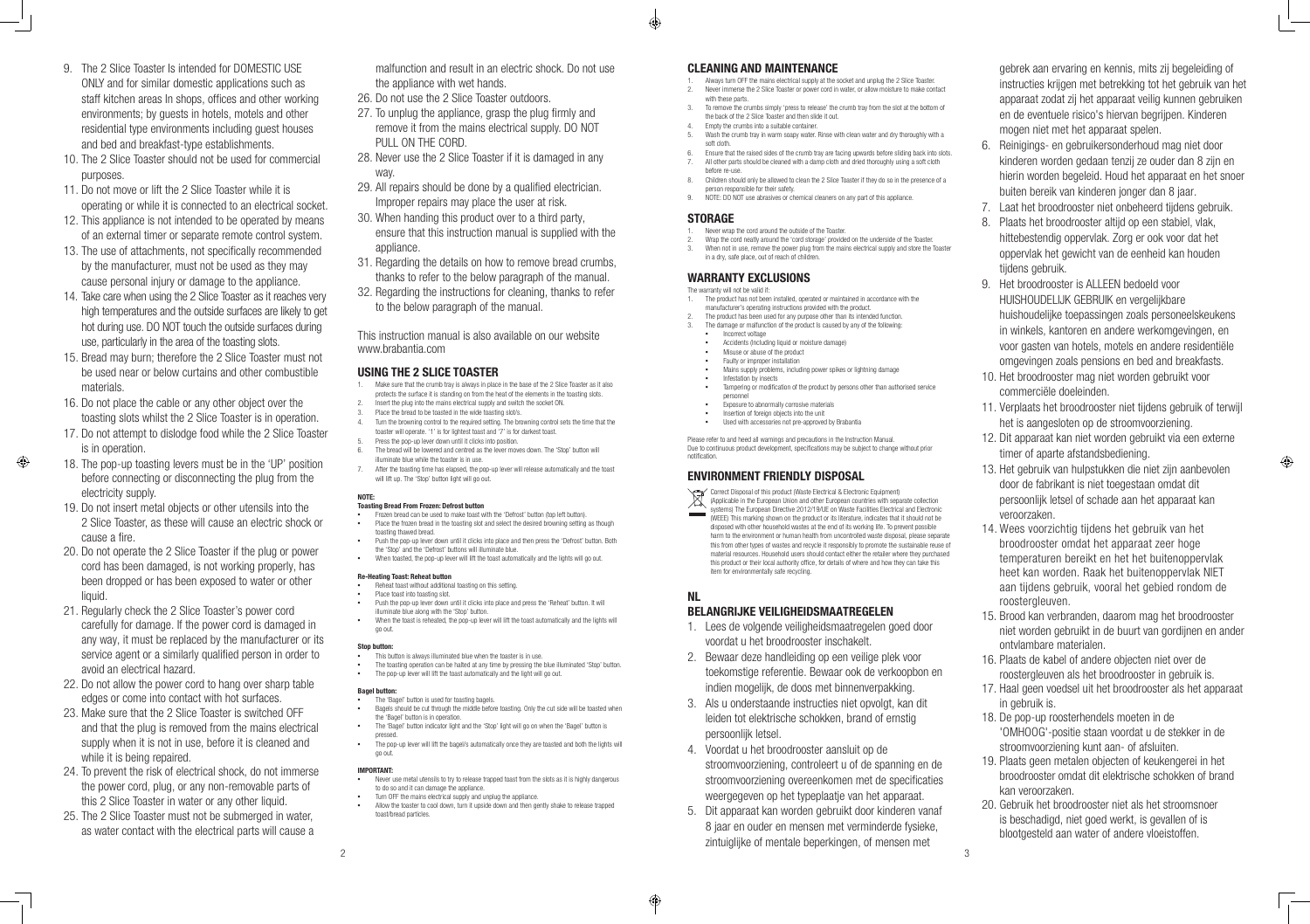- 21. Controleer het stroomsnoer van het broodrooster regelmatig op beschadigingen. Als het snoer is beschadigd, moet dit worden vervangen door de fabrikant of een onderhoudsmonteur om elektrische risico's te voorkomen.
- 22. Laat het snoer niet over scherpe randen komen of in contact komen met hete oppervlaktes.
- 23. Zorg ervoor dat het broodrooster is uitgeschakeld en dat de stekker uit de stroomtoevoer is verwijderd als het apparaat niet in gebruik is, voordat u het reinigt of als het wordt gerepareerd.
- 24. Dompel het snoer, de stekker of andere nietverwijderbare onderdelen van het broodrooster niet in water of andere vloeistoffen, om risico op elektrische schokken te voorkomen.
- 25. Het broodrooster mag niet worden ondergedompeld in water, omdat contact met water defecten en elektrische schokken zal veroorzaken. Gebruik het apparaat niet met natte handen.
- 26. Gebruik het broodrooster niet buitenshuis.
- 27. Houd de stekker stevig vast en verwijder deze uit de stroomvoorziening als u het apparaat los wilt koppelen. TREK NIET AAN HET SNOER.
- 28. Gebruik het broodrooster nooit als het op wat voor manier dan ook beschadigd is.
- 29. Alle reparaties moeten worden uitgevoerd door een gekwalificeerd elektricien. Onjuiste reparaties kunnen de gebruiker in gevaar brengen.
- 30. Als u het product overdraagt aan een derde, zorg er dan voor dat de handleiding is meegeleverd met het apparaat.
- 31. Ga naar onderstaande paragraaf van de handleiding voor informatie over het verwijderen van de broodkruimels.
- 32. Ga naar onderstaande paragraaf van de handleiding voor instructies voor reiniging.

- 1. Zorg ervoor dat de kruimellade altijd op zijn plaats is in de basis van het broodrooster, omdat dit ook het oppervlak waar het apparaat op staat beschermt tegen de hitte van de elementen in de roostergleuven.
- 2. Steek de stekker in de stroomtoevoer en schakel het stopcontact in.
- Plaats het brood dat u wilt roosteren in de roostergleuven.
- 4. Draai de roostertijdregeling naar de gewenste instelling. Met de roostertijdregeling kunt u instellen hoe lang het apparaat zal werken. '1' staat voor de lichtste roostertijd en '7' voor de donkerste roostertijd.
- 5. Druk de pop-up hendel omlaag tot deze op zijn plaats vastklikt. 6. Het brood zal omlaag gaan en centreren wanneer de hendel omlaag beweegt. De 'Stop'-knop
- wordt blauw verlicht wanneer het broodrooster in gebruik is. 7. Nadat de roostertijd voorbij is, zal de pop-up hendel automatisch omhoog komen en komt het brood omhoog. De lampje van de 'Stop'-knop gaat uit.
- **OPMERKING:**

 $\bigoplus$ 

- Bevroren brood kan worden geroosterd met behulp van de 'Ontdooi'-knop (bovenste linkerknop).
- Plaats het bevroren brood in de roostergleuf en selecteer de gewenste roostertijdregeling net als bij het roosteren van ontdooid brood.
- **•**  Druk de push-up hendel omlaag tot deze op zijn plaats vastklikt en druk vervolgens op de 'Ontdooi'-knop. Zowel de 'Stop'- als de 'Ontdooi'-knoppen zullen blauw oplichten.
- Als het brood geroosterd is, komt het brood automatisch omhoog door de pop-up hendels en zullen de lichties uitgaan.

Deze handleiding is ook beschikbaar op onze website www.brabantia.com

### HET BROODROOSTER GEBRUIKEN

- **Deze knop is altijd blauw opgelicht als het broodrooster in gebruik is.**
- Het roosteren kan altijd worden gestopt door op de blauw verlichte 'Stop'-knop te drukken. **•**  De pop-up hendel zal het brood automatisch omhoog duwen en het lampje zal uitgaan.

- **Bagelknop:**<br>• De 'Ra **•**  De 'Bagel'-knop kan worden gebruikt om bagels te roosteren.
- **•**  Bagels moeten doormidden worden gesneden voor het roosteren. Alleen de gesneden kant zal worden geroosterd als de 'Bagel'-knop in werking is.
- **•**  Het indicatorlampje van de 'Bagel'-knop en het 'Stop'-lampje zullen aangaan zodra de 'Bagel' knop is ingedrukt.
- **•**  De pop-up hendel zal de bagels automatisch omhoog duwen zodra ze geroosterd zijn en beide lampjes zullen uitgaan.

- Gebruik nooit metalen keukengerei om vastzittend brood uit de gleuven te halen omdat dit zeer gevaarlijk is en u het apparaat kunt beschadigen.
- **•** Schakel de stroomtoevoer UIT en ontkoppel het apparaat
- **•**  Laat het broodrooster afkoelen, draai het ondersteboven en schud het apparaat voorzichtig om vastzittende toast/broodresten te verwijderen.

- 1. Schakel de stroomtoevoer altijd UIT en ontkoppel het broodrooster. 2. Dompel het broodrooster of het stroomsnoer nooit in water en zorg ervoor dat deze onderdelen niet in aanraking komen met water.
- 3. Als u de kruimels wilt verwijderen, drukt u simpelweg op de kruimellade onder de achterkant van het broodrooster, om deze los te maken uit de gleuf en schuif deze dan uit het apparaat.
- 4. Leeg de kruimels in een geschikte prullenbak. 5. Was de kruimellade in warm water met zeep. Spoel af met schoon water en droog grondig met
- een zachte doek. 6. Zorg ervoor dat de omhoogstaande zijkanten naar boven gericht zijn voordat u de lade
- terugschuift in de gleuven.
- 7. Alle andere onderdelen moeten worden gereinigd met een vochtige doek en grondig worden afgedroogd met een zachte doek voordat u het apparaat opnieuw gebruikt.
- 8. Kinderen mogen het broodrooster alleen reinigen in het bijzijn van een persoon die verantwoordelijk is voor hun veiligheid.
- 9. OPMERKING: Gebruik GEEN schuurmiddel of chemische reinigingsmiddelen op de onderdelen van dit annaraat.

#### Bevroren brood roosteren: Ontdooiknop

#### Toast verwarmen: Verwarmknop

- **•**  Verwarm toast zonder extra roosteren met deze instelling.
- Plaats de toast in de roostergleuven.
- Druk de push-up hendel omlaag tot deze op zijn plaats vastklikt en druk op de 'Verwarm'-knop Deze zal samen met de 'Stop'-knop blauw oplichten.
- **•**  Als het brood verwarmd is, komt het brood automatisch omhoog door de pop-up hendels en zullen de lichtjes uitgaan.

### Stopknop:<br>a<br>Deze

(Van toepassing in de Europese unie en andere Europese landen met speciale inzamelpunten) De Europese Richtlijn 2012/19/UE betreffende Afgedankte Elektrische en Elektronische Apparaten (AEEA). Deze markering weergegeven op het product en de bijbehorende literatuur geeft aan dat het niet mag worden weggegooid met ander huishoudelijk afval aan het einde van de levensduur. Om mogelijke schade aan het milieu en de menselijke gezondheid door ongecontroleerde afvalverwerking te voorkomen, gelieve dit apparaat van andere types afval te scheiden en verantwoord te recyclen om het duurzaam gebruik van grondstoffen te promoten. Huishoudelijke gebruikers kunnen ofwel contact opnemen met het verkooppunt waar ze het product hebben aangeschaft of met de gemeente voor informatie over het apparaat naartoe kan worden gebracht voor milieuvriendelijke recycling

#### BELANGRIJK:

### REINIGEN EN ONDERHOUD

### BEWAREN

- 1. Wikkel het snoer nooit om de buitenkant van het broodrooster.
- 2. Wikkel het snoer netjes rond de snoeropbergmogelijkheid aan de onderkant van het broodrooster.
- 3. Als het apparaat niet in gebruik is, verwijdert u de stekker uit de stroomtoevoer en bewaart u het broodrooster op een droge, veilige plek, buiten bereik van kinderen.

### GARANTIEVOORWAARDEN

De garantie vervalt als:

- 1. Het product is niet geïnstalleerd, gebruikt of onderhouden volgens de gebruikersinstructies van de fabrikant die zijn meegeleverd bij het product.
- Het product is gebruikt voor andere doeleinden dan de bedoelde functie.
- 3. De schade of het defect aan het product is veroorzaakt door het volgende:
	- **•**  Onjuiste spanning **•**  Ongelukken (inclusief vloeibare of vochtschade)
	- **•**  Misbruik van het product
	- **•**  Onjuiste installatie
	- **•**  Problemen met de netvoeding, inclusief stroompieken of schade door bliksem
	- **Besmetting door insecter**
	- Sabotage of modificatie van het product door iemand die geen geautoriseerd personeel
	- is **•**  Blootstelling aan abnormaal bijtende materialen
	- **•**  Plaatsen van onbekende objecten in de eenheid
- **•**  Gebruik met accessoires die niet vooraf zijn goedgekeurd door Brabantia

Gelieve alle waarschuwingen en voorzorgsmaatregelen in de handleiding te raadplegen en in acht te nemen.

Door voortdurende productontwikkelingen kunnen specificaties worden gewijzigd zonder voorafgaand bericht.

### MILIEUVRIENDELIJKE AFVALVERWERKING

De juiste afvalverwerking van dit product (Afgedankte Elektrische & Elektronische Apparatuur)

### FR

⊕

### CONSIGNES DE SECURITÉ

- 1. Veuillez lire attentivement les consignes de sécurité suivantes avant d'allumer le grille-pain 2 tranches.
- 2. Conservez ce guide d'utilisation dans en lieu sûr dans le cas d'une utilisation future. Veuillez également conserver le ticket de caisse et, si possible, les emballages.
- 3. Le non-respect de toutes les instructions indiquées peut entraîner une électrocution, un incendie ou de graves blessures corporelles.
- 4. Avant de brancher le grille-pain 2 tranches au secteur, assurez-vous que la tension et l'alimentation correspondent aux caractéristiques indiquées sur la plaque signalétique de l'appareil
- 5. Cet appareil peut être utilisé par des enfants à partir de 8 ans et plus et par des personnes ayant des capacités physiques, sensorielles ou mentales réduites ou un manque d'expérience et de connaissances à condition qu'elles aient reçu une supervision ou des instructions concernant l'utilisation de l'appareil en toute sécurité et qu'elles comprennent les dangers encourus. Les enfants ne doivent pas jouer avec l'appareil.
- 6. Le nettoyage et l'entretien par l'usager ne doivent pas être effectués par des enfants, sauf s'ils ont plus de 8 ans et qu'ils sont surveillés. Maintenir I'appareil et son cordon hors de portée des enfants de moins de 8 ans.
- 7. Ne laissez pas le grille-pain 2 tranches sans surveillance lorsqu'il est en marche. 8. Posez toujours le grille-pain 2 tranches sur une surface solide et stable, résistante à la chaleur. Assurez-vous 21. Vérifiez régulièrement le cordon d'alimentation du grillepain 2 tranches ne soit pas endommagé. Si tel est le cas, le cordon doit être remplacé par le fabricant ou son agent de service ou une personne qualifiée afin d'éviter tout risque d'électrocution.
- également que cette surface peut supporter le poids de l'appareil pendant son utilisation.
- 9. Le grille-pain 2 tranches est destiné uniquement à un USAGE DOMESTIQUE et aux applications domestiques semblables telles que les zones de cuisine pour le personnel dans les magasins, les bureaux et autres environnements de travail ; par les clients dans les hôtels, les motels et autres environnements de type résidentiel, notamment les petits hôtels et les établissements de type gîte touristique.
- 10. Le grille-pain 2 tranches ne doit pas être utilisé à des fins commerciales.
- 11. Ne déplacez pas ou ne soulevez pas le grille-pain 2 tranches pendant qu'il est en marche ou connecté à une prise électrique.
- 12. Cet appareil ne doit pas être mis en marche au moyen d'une minuterie externe ou d'un système de commande à distance séparé.
- 13. L'utilisation d'accessoires, non spécifiquement recommandés par le fabricant, est interdite afin de ne pas causer des blessures corporelles ou des dommages à l'appareil.
- 14. Faites attention lorsque vous utilisez le grille-pain 2 tranches car il atteint des températures très élevées et les surfaces extérieures sont susceptibles de devenir chaudes pendant l'utilisation. NE touchez PAS les surfaces extérieures pendant l'utilisation, en particulier la zone des fentes de grillage.
- 15. Le pain est susceptible de brûler ; par voie de conséquence le grille-pain 2 tranches ne doit pas être utilisé à proximité ou sous des rideaux et autres matières combustibles.
- 16. Ne posez pas le câble ou tout autre objet au-dessus des fentes de grillage, pendant le fonctionnement du grillepain 2 tranches.

- 17. N'essayez pas de retirer les aliments pendant le fonctionnement du grille-pain 2 tranches.
- 18. Les leviers de grillage pop-up doivent être en position « HAUT » avant de brancher ou de débrancher la prise de l'alimentation électrique.
- 19. N'insérez pas les objets métalliques ou autres ustensiles dans le grille-pain 2 tranches, afin de ne pas provoquer un choc électrique ou un incendie.
- 20. Ne faites pas fonctionner le grille-pain 2 tranches si la fiche ou le cordon d'alimentation sont endommagés, ne fonctionnent pas correctement, ont fait une chute ou ont séjourné dans l'eau ou tout autre liquide.
	- 22. Ne laissez pas le cordon d'alimentation pendre sur les bords pointus d'une table ou entrer en contact avec des surfaces chaudes.
	- 23. Assurez-vous que le grille-pain 2 tranches est ÉTEINT et que la prise est retirée du secteur quand il n'est pas en cours d'utilisation, avant qu'il ne soit nettoyé et pendant sa réparation.
	- 24. Pour éviter tout risque de choc électrique, ne plongez pas le cordon d'alimentation, la prise ou les pièces non-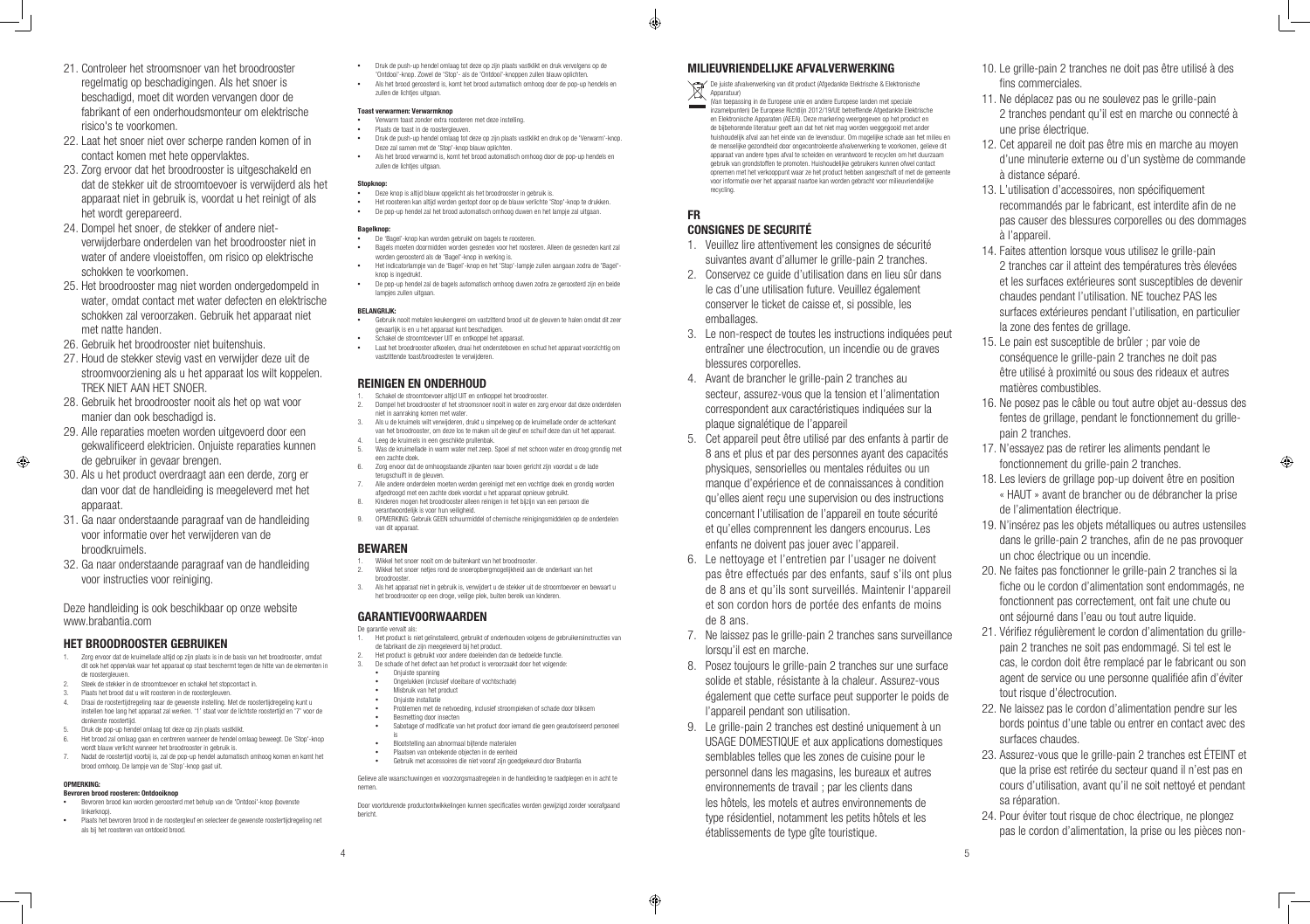amovibles du grille-pain 2 tranches dans l'eau ou tout autre liquide.

- 25. Le grille-pain 2 tranches ne doit pas être plongé dans l'eau, car le contact de l'eau avec les pièces électriques peut causer un dysfonctionnement et provoquer un choc électrique. N'utilisez pas l'appareil avec les mains mouillées.
- 26. N'utilisez pas le grille-pain 2 tranches à l'extérieur.
- 27. Pour débrancher l'appareil, tenez fermement la fiche et retirez-la de la prise du secteur. NE TIREZ PAS SUR LE CORDON.
- 28. N'utilisez jamais le grille-pain 2 tranches s'il est endommagé de quelle que façon qui soit.
- 29. Toutes les réparations doivent être effectuées par un électricien qualifié. Les réparations inappropriées exposent l'utilisateur à des risques.
- 30. Au moment de passer cet appareil à un tiers, assurezvous que ce guide d'utilisation est remis avec l'appareil.
- 31. En ce qui concerne les informations détaillées sur la manière de retirer les miettes de pain, référez-vous au paragraphe ci-après de la notice.
- 32. En ce qui concerne les instructions de nettoyage de l'appareil, référez-vous au paragraphe ci-après de la notice.

Cette notice d'utilisation est également disponible sur notre site www.brabantia.com

### UTILISATION DU GRILLE-PAIN A 2 TRANCHES

- **Réchauffer un toast sans le faire griller grâce à ce réglage.**
- **•**  Placer le toast dans la fente de grillage. **•**  Appuyer sur le levier d'éjection vers le bas jusqu'à ce qu'il se verrouille et appuyer sur le
- bouton de 'Réchauffage'. Il s'allumera en bleu avec le bouton d"Arrêt'. Lorsque le toast est réchauffé, le levier d'éjection relâchera automatiquement le toast et les
- voyants s'éteindront.
- 1. Assurez-vous que le plateau ramasse-miettes est toujours en place dans la base du grille-pain à 2 tranches puisqu'il protège aussi la surface sur laquelle il est posé de la chaleur provoquée par les fentes de grillage.
- 2. Brancher la prise au secteur et allumer l'interrupteur. Placer le pain à griller dans la large fente de grillage.
- 4. Ajuster la commande de brunissement au réglage souhaité. La commande de brunissement règle le temps de grillage du grille-pain. '1' pour le toast le plus légèrement grillé et '7' pour le toast le plus grillé.
- Pousser le levier d'éjection vers le bas jusqu'à ce qu'il se verrouille.
- Le pain sera baissé et centré à mesure que le levier descend. Le bouton d'Arrêt' s'allumera en bleu pendant l'utilisation du grille-pain.
- 7. Une fois le temps de grillage terminé, le levier d'éjection relâchera automatiquement et le toast s'élèvera. Le bouton d"Arrêt' s'éteindra.

#### **REMARQUE**

 $\bigoplus$ 

- Ce bouton est toujours allumé en bleu lorsque le grille-pain est en cours d'utilisation **•**  L'opération de grillage peut être interrompue à tout moment en appuyant sur le bouton d'Arrêt allumé en bleu.
- **•**  Le levier d'éjection relâchera automatiquement le toast et le voyant s'éteindra.
- Le bouton 'Baguette' est utilisé pour griller de la baguette ou des bagels.
- Les morceaux doivent être coupés au milieu avant d'être grillés. Seulement le côté de coupe sera grillé lorsque le bouton 'Baguette' est en marche
	- Le voyant du bouton 'Baguette' s'allume et le bouton STOP continue de s'allumer lorsque le bouton 'Baguette' est enfoncé.
- **•**  Le levier d'éjection relâchera automatiquement les morceaux de baguette une fois grillés et les deux voyants s'éteindront.

- 1. Toujours éteindre l'alimentation électrique et débrancher le grille-pain à 2 tranches. 2. Ne jamais immerger le grille-pain à 2 tranches ou le cordon d'alimentation dans l'eau, ni
- laisser l'humidité entrer en contact avec l'appareil.
- 3. Pour retirer les miettes du grille-pain, appuyer sur l'extrémité du plateau ramasse-miettes situé au fond du grille-pain à 2 tranches et le faire ensuite glisser à l'extérieur. 4. Vider les miettes dans un récipient approprié.
- 
- Laver le plateau ramasse-miettes à l'eau chaude savonneuse. Rincer avec de l'eau propre et sécher minutieusement avec un chiffon doux. 6. S'assurer que les rebords du plateau ramasse-miettes sont dirigés vers le haut avant de les
- glisser dans les fentes. 7. Toutes les autres parties doivent être nettoyées avec un chiffon humide et séchées
- minutieusement avec un chiffon doux avant la réutilisation. 8. Les enfants sont autorisés à nettoyer le Grille-pain s'ils sont surveillés par une personne
- responsable de leur sécurité. 9. REMARQUE : Ne pas utiliser d'abrasifs ou de nettoyants chimiques sur aucune partie de cet
- appareil

- Griller du pain congelé : Bouton de décongélation
- **•**  Le pain congelé peut être utilisé pour préparer le toast avec le bouton de 'Décongélation' (le bouton en haut à gauche).
- **•**  Placer le pain congelé dans la fente de grillage et ajuster la commande de brunissement au réglage souhaité comme si le pain à griller était décongelé.
- **•**  Appuyer sur le levier d'éjection vers le bas jusqu'à ce qu'il se verrouille et appuyer ensuite sur le bouton de 'Décongélation'. Les deux boutons d"Arrêt' et 'Décongélation' s'allumeront en bleu.
- **•**  Lorsque le toast est grillé, le levier d'éjection relâchera automatiquement le toast et les voyants s'éteindront.

#### Réchauffer un Toast : Bouton de réchauffage

- 1. Ne jamais enrouler le cordon autour de l'extérieur du grille-pain.<br>2. Enrouler soigneusement le cordon autour du 'Bangement du cor
- 2. Enrouler soigneusement le cordon autour du 'Rangement du cordon' fourni sur le dessous du grille-pain.
- 3. Lorsqu'il n'est pas utilisé, débrancher la prise d'alimentation du secteur et ranger le grille-pain dans un endroit sec, sûr, hors de la portée des enfants.

#### Bouton d'Arrêt :

#### Bouton Baguette :

#### IMPORTANT :

- **•**  Ne jamais utiliser d'ustensiles métalliques pour essayer de faire sortir un toast coincé dans les fentes car c'est très dangereux et cela peut endommager l'appareil. **•**  Éteindre l'alimentation électrique et débrancher l'appareil.
- **•**  Laisser refroidir le grille-pain, le retourner et ensuite le secouer doucement pour faire sortir les résidus de pain de l'appareil.

#### NETTOYAGE ET ENTRETIEN

### RANGEMENT

#### EXCLUSIONS DE GARANTIE

- La garantie ne sera pas valable si
- 1. Le produit n'a pas été installé, utilisé ou entretenu conformément aux instructions d'utilisation du fabricant fournies avec le produit.
- 2. Le produit a été utilisé pour n'importe quel autre but que sa fonction destinée.
- 3. Les dégâts ou la défaillance du produit sont causés par : **Une tension Incorrecte** 
	- Tout accident (y compris les dégâts dus aux liquides ou à l'humidité)
	- Une mauvaise utilisation ou abus du produit
- **•**  Une mauvaise ou défectueuse installation
- Des problèmes d'alimentation secteur, y compris les pics de puissance explose ou dommages occasionnés par la foudre
- **L'infestation par les insectes**
- Toute manipulation ou altération du produit par des personnes d'autres que le personnel de service autorisé
- **•**  Une exposition à des matériaux anormalement corrosifs
- **•**  Insertion d'objets étrangers dans l'unité **Foute utilisation avec des accessoires non approuvés par Brabantia**
- 

Veuillez consulter et respecter tous les avertissements et mises en garde contenus dans le présent mode d'emploi.

En raison du développement permanent du produit, les spécifications peuvent être modifiées sans préavis.

### MISE AU REBUT CORRECTE DE L'APPAREIL

(Equipement électrique et électronique)<br>(Applicable dans l'Union euronéenne et

(Applicable dans l'Union européenne et dans les autres pays d'Europe qui ont adopté des systèmes de collecte séparés) La directive Européenne 2012/19/UE sur les Déchets des Equipements Electriques et Electroniques (DEEE), exige que les appareils ménagers usagés ne soient pas jetés dans le flux normal des déchets ménagers. Les appareils usagés doivent être collectés séparément afin d'optimiser le taux de récupération et le recyclage des matériaux qui les composent et réduire l'impact sur la santé humaine et l'environnement. Le symbole de la poubelle barrée est apposé sur tous les produits pour rappeler les obligations de la collecte séparée. Les consommateurs devront contacter les autorités locales ou leur revendeur concernant la démarche à suivre pour l'enlèvement de leur appareil.

Photo non contractuelle

Soucieux de la qualité de ses produits le constructeur se réserve le droit d'effectuer des modifications sans préavis

#### ES CONSIGNAS DE SEGURIDAD

- 1. Lea detenidamente las precauciones de seguridad antes de activar la tostadora de 2 rebanadas.
- 2. Guarde este manual de instrucciones en un lugar seguro para posteriores consultas. Guarde igualmente el comprobante de compra y, si fuese posible, la caja con el embalaje interior.
- 3. No respetar todas las instrucciones podría causar descargas eléctricas, incendios o lesiones físicas graves.
- 4. Antes de enchufar la tostadora de 2 rebanadas al suministro eléctrico, compruebe que el voltaje y el suministro de alimentación cumplen con las especificaciones indicadas en la placa de características del aparato.
- 5. Este aparato pueden usarlo niños mayores de 8 años y personas con capacidades físicas, sensoriales o mentales reducidas o falta de experiencia y conocimientos si están supervisados o han recibido instrucciones en relación al uso seguro del aparato y comprenden los riesgos derivados. Los niños no deben jugar con el aparato.
- 6. Los niños sólo podrán limpiar y realizar el mantenimiento de usuario si son mayores de 8 años y están supervisados. Mantenga el aparato y el cable fuera del alcance de los niños menores de 8 años.
- 7. No deje la tostadora de 2 rebanadas desatendida durante el uso.
- 8. Coloque siempre la tostadora de 2 rebanadas sobre una superficie estable y resistente al calor. Asegúrese igualmente de que la superficie sea capaz de tolerar el peso de la unidad durante el uso.
- 9. La tostadora de 2 rebanadas ha sido diseñada EXCLUSIVAMENTE PARA USO DOMÉSTICO y aplicaciones domésticas similares, como por ejemplo en las cocinas del personal de tiendas, oficinas y otros entornos laborales, por los clientes de hoteles, moteles y otro tipo de entornos residenciales, incluyendo casas de hospedaje y establecimientos del tipo cama y desayuno.
- 10. No use la tostadora de 2 rebanadas con propósitos comerciales.
- 11. No mueva ni levante la tostadora de 2 rebanadas mientras esté en uso o mientras esté conectada a una toma eléctrica.
- 12. Este aparato no ha sido diseñado para ser utilizado mediante un temporizador externo ni mediante un sistema de control remoto independiente.
- 13. Está prohibido el uso de accesorios no específicamente recomendados por el fabricante, ya que pueden causar lesiones personales o dañar el aparato.
- 14. Preste atención al usar la tostadora de 2 rebanadas, ya que alcanzará altas temperaturas y las superficies

⊕

del exterior probablemente estarán calientes durante el uso. NO toque las superficies del exterior durante

- el uso, especialmente la zona de las ranuras de tueste.
- 15. El pan puede quemarse; por lo tanto, no use la tostadora de 2 rebanadas cerca ni debajo de cortinas y otros materiales combustibles.
- 16. No coloque el cable ni ningún otro objeto sobre las ranuras de tueste mientras la tostadora de 2 rebanadas esté activada.
- 17. No intente extraer alimentos con la tostadora de 2 rebanadas activada.
- 18. Las palancas de tueste deben encontrarse en la posición 'UP' antes de conectar o desconectar la toma del suministro eléctrico.
- 19. No introduzca objetos metálicos ni cualquier otro utensilio en la tostadora de 2 rebanadas, ya que causarán descargas eléctricas o un incendio.
- 20. No use la tostadora de 2 rebanadas si el enchufe o el cable de alimentación han sufrido daños, si no funciona correctamente, si se ha caído o si ha estado expuesta al agua o cualquier otro líquido.
- 21. Compruebe regularmente el cable de alimentación de la tostadora de 2 rebanadas detenidamente en busca de daños. Si el cable de alimentación está dañado de cualquier modo, debe ser sustituido por el fabricante, su agente de servicio o cualquier otra persona cualificada para evitar accidentes eléctricos.
- 22. No permita que el cable de alimentación cuelgue sobre bordes afilados de mesas ni que entre en contacto con superficies calientes.

- 23. Asegúrese de que la tostadora de 2 rebanadas esté desactivada y que el enchufe no esté conectado al suministro de corriente cuando no esté en uso, antes de la limpieza y durante su reparación.
- 24. Para evitar el riesgo de sufrir descargar eléctricas, no sumeria el cable de alimentación, el enchufe ni ninguna parte no extraíble de esta tostadora de 2 rebanadas en agua ni en cualquier otro líquido.
- 25. La tostadora de 2 rebanadas no debe ser sumergida en agua, ya que si el agua entra en contacto con las piezas eléctricas causará un funcionamiento incorrecto y descargas eléctricas. No use el aparato con las manos mojadas.
- 26. No use la tostadora de 2 rebanadas en exteriores.
- 27. Para desenchufar el aparato, tire firmemente del enchufe y desconéctelo del suministro de corriente. NO TIRE DEL CABLE.
- 28. Nunca use la tostadora de 2 rebanadas si ha sufrido daños de cualquier tipo.
- 29. Todas las reparaciones deben ser realizadas por un electricista cualificado. Una reparación incorrecta podría ser fuente de peligro para el usuario.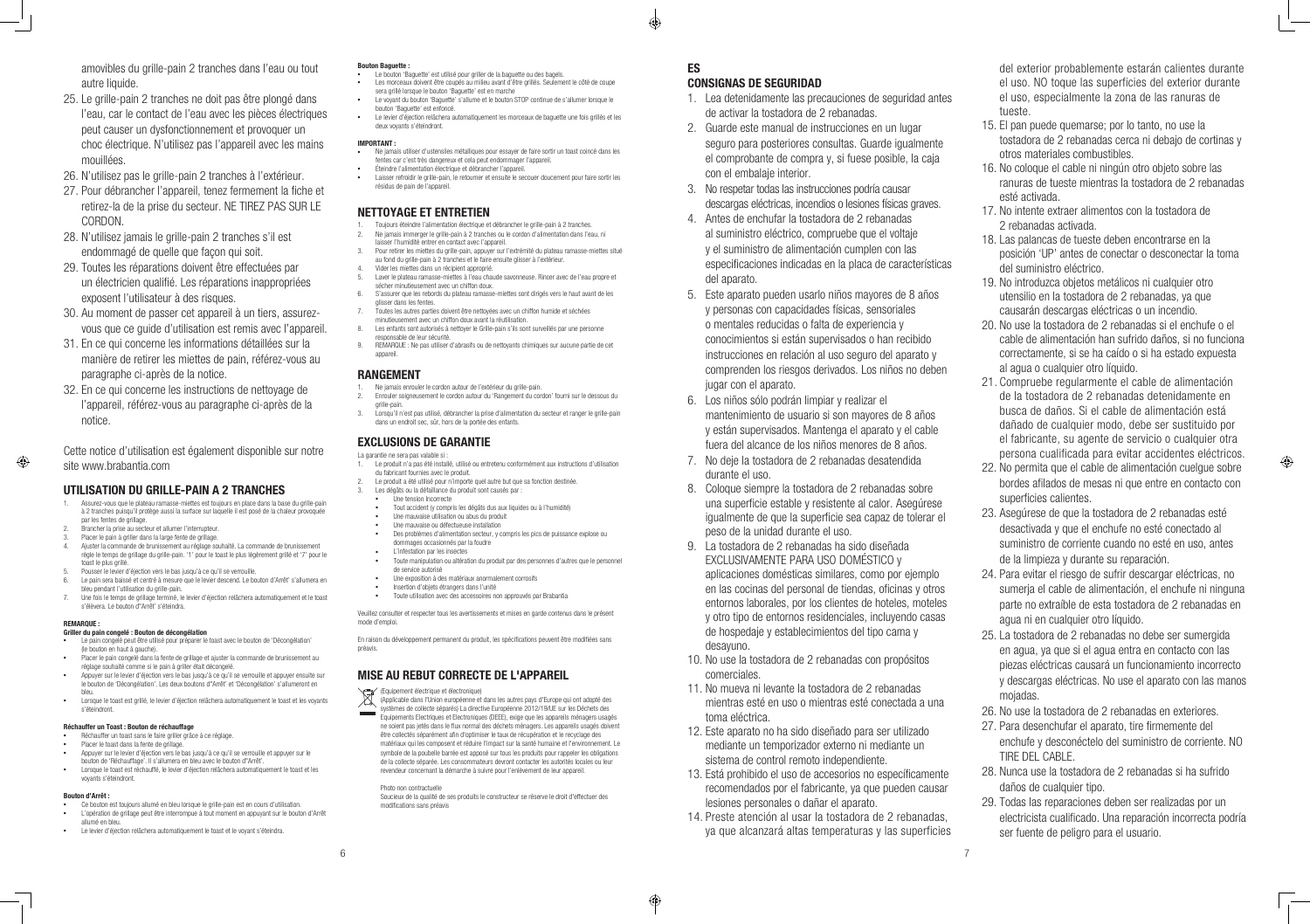- 30. Si entrega este producto a un tercero, asegúrese de entregar el manual de instrucciones junto con el aparato.
- 31. Por favor, consulte el siguiente párrafo del manual sobre cómo sacar las migas de pan.
- 32. Por favor, consulte el siguiente párrafo del manual sobre las instrucciones de limpieza.

Este manual de instrucciones es disponible también en nuestro sitio www. brabantia.com

#### USO DEL TOSTADOR PARA 2 REBANADAS

- 1. Asegúrese de que la bandeja para migas esté siempre en su lugar en la base del Tostador para dos rebanadas, ya que también protege la superficie en la que se apoya del calor de los elementos en las ranuras de tostado.
- Inserte el enchufe en el suministro de energía eléctrica y ENCIENDA el conector.
- 3. Coloque el pan que desea tostar en las ranuras anchas para tostado. 4. Gire el control de tostado hasta la configuración deseada. El control de tostado establece el tiempo que operará el tostador. '1' es para un tostado más claro y '7' es para un tostado más oscuro.
- 5. Presione la palanca automática hacia abajo hasta que haga clic en su lugar.
- 6. El pan bajará y se centrará a medida que la palanca se mueve hacia abajo. El botón 'Detener' se encenderá de color azul mientras el tostador esté en uso.
- 7. Después de que el tiempo ha transcurrido, la palanca automática se liberará inmediatamente y el pan tostado se elevará. La luz del botón 'Detener' se apagará.

#### NOTA:

#### Recalentar el pan tostado: Botón para recalentar Recaliente en esta configuración el pan tostado sin volver a tostar.

#### Tostar el pan congelado: Botón para descongelar

- **•**  El pan congelado se puede utilizar para tostarlo con el botón 'Descongelar' (botón superior izquierdo).
- **•**  Coloque el pan congelado en la ranura de tostado y seleccione la configuración de tostado que desea como si estuviera tostando pan descongelado.
- **•**  Empuje la palanca automática hacia abajo hasta que haga clic en su lugar y, luego, presione el botón 'Descongelar'. Tanto el botón 'Detener' como el botón 'Descongelar' encenderán una luz azul.
- **•**  Cuando esté tostado, la palanca automática elevará el pan tostado automáticamente y las luces se apagarán.

### $\bigoplus$

- **•**  Coloque el pan tostado en la ranura para tostar.
- **•**  Empuje la palanca automática hacia abajo hasta que haga clic en su lugar y presione el botón 'Recalentar'. Este se iluminará en color azul junto con el botón 'Detener'.
- **•**  Cuando se haya recalentado el pan tostado, la palanca automática elevará el pan tostado automáticamente y las luces se apagarán.

#### Botón para detener:

- Este botón siempre se ilumina en azul cuando el tostador esté en uso.
- **•**  La operación de tostado se puede detener en cualquier momento al presionar el botón 'Detener' iluminado en azul.
- La palanca automática elevará el pan tostado automáticamente y la luz se apagará.

#### Botón para panecillos:

- **•**  El botón para 'Panecillos' se utiliza para tostar panecillos.
- Los panecillos se deben cortar por la mitad antes de tostarlos. Solo se tostará el lado cortado cuando el botón 'Panecillos' esté funcionando.
- **•**  La luz indicadora del botón 'Panecillos' y la luz de 'Detener' se encenderán cuando presione el botón 'Panecillos'.
- La palanca automática elevará los panecillos automáticamente una vez estén tostados y ambas luces se apagarán.

#### IMPORTANTE:

- **•**  Nunca utilice utensilios metálicos para tratar de extraer pan tostado atrapado en las ranuras, esto es altamente peligroso y puede dañar el aparato.
- **•**  Apague el suministro eléctrico principal y desconecte el aparato.
- Permita que el tostador se enfríe, dele la vuelta y, luego, agítelo suavemente para liberar el pan tostado atrapado/partículas de pan.

(Equipo eléctrico y electrónico)<br>(Anlicable en la Unión Europea (Aplicable en la Unión Europea y en los demás países de Europa que han adoptado sistemas de recogida por separado) La Directiva Europea 2012/19/UE sobre los Residuos de los Equipamientos Eléctricos y Electrónicos (DEEE), exige que los aparatos domésticos usados no se desechen en el flujo normal de los residuos domésticos. Los aparatos usados deben recogerse por separado con el fin de optimizar el porcentaje de recuperación y el reciclaje de los materiales que los componen y, reducir el impacto en la salud humana y el medio ambiente. El símbolo del cubo de basura rayado está colocado en todos los productos para recordar las obligaciones de la recogida por separado. Los consumidores deberán contactar con las autoridades locales o con su minorista para que les informen sobre la manera de desechar su aparato.

### LIMPIEZA Y MANTENIMIENTO

- 1. Siempre apague el suministro eléctrico principal y desconecte el Tostador de dos rodajas. 2. Nunca sumerja el Tostador de dos rodajas o el cable de energía en el agua, ni permita que la humedad haga contacto con estas piezas.
- 3. Para retirar las migas de pan simplemente 'presione para liberar' la bandeja para migas de la ranura en la parte inferior de la parte posterior del Tostador de dos rodajas y, luego, deslícela hada afuera. 4. Deseche las migas de pan en un recipiente adecuado.
- Lave la bandeja para migas con agua tibia jabonosa. Enjuague con agua limpia y seque bien con un paño suave.
- 6. Asegúrese de que los lados de la bandeja para migas estén hada afuera antes de deslizaría nuevamente hada las ranuras.
- 7. Todas las otras partes se deben limpiar con un paño húmedo y secarlas cuidadosamente con un paño suave antes de volver a usarlas.
- 8. A los niños se les debe permitir limpiar el Tostador de dos rebanadas únicamente si lo hacen en presencia de una persona responsable de su seguridad.
- 9. NOTA: NO utilice productos abrasivos o químicos para limpieza en cualquier parte de este aparato.

### ALMACENAMIENTO

- 1. Nunca enrolle el cable alrededor de la parte exterior del tostador.
- 2. Enrolle el cable cuidadosamente alrededor del 'almacenamiento para el cable' que se encuentra en la parte inferior de la Tostadora.
- 3. Cuando no esté en uso, retire el cable de energía eléctrica del suministro de energía y guarde el Tostador en un lugar seco y seguro, fuera del alcance de los niños.

### EXCLUSIONES DE LA GARANTÍA

La garantía no será válida si:

- 1. El producto no se Instaló, operó y recibió mantenimiento de conformidad con las instrucciones de los fabricantes que se proporcionan con el producto.
- 2. El producto se utilizó para cualquier otro propósito que no haya sido su función original.
- 3. El daño o mal funcionamiento del producto es ocasionado por cualquiera de los siguientes: **•**  Voltaje incorrecto
	- **•**  Accidentes (incluso daño por líquidos o humedad)
	- **•**  Mal uso o abuso del producto
	- **•**  Instalación defectuosa o inadecuada
	- **•**  Problemas de suministro de energía, incluso bajas en la energía eléctrica o daño por relámpagos
	- **•**  Infestación por insectos
	- Alteración o modificación del producto por personas ajenas al per sonai de servicio autorizado
	- **•**  Exposición a materiales anormalmente corrosivos
	- **•**  Inserción de objetos extraños a la unidad
	- **•**  Uso con accesorios no aprobados previamente por Brabantia

Consulte y prestar atención a todas las advertencias y precauciones en el Manual de Instrucciones.

Debido al continuo desarrollo del producto, las especificaciones pueden estar sujetas a cambios sin notificación previa.

### DESECHAR CORRECTAMENTE EL APARATO

- **•**  Il pane congelato può essere usato per fare i toast grazie il tasto "Scongelamento" (tast in alto a sinistra).
- **•**  Metti iI pane congelato nella fenditura di tostatura e seleziona la doratura desiderata come se si stesse per tostare il pane congelato.
- **•**  Abbassa la leva finché non si fissa in posizione e poi premi il tasto "Scongelamento". Sia il tasto "Stop" che il tasto "Scongelamento" si illumineranno di blu.
- Quando il pane è tostato, la leva solleverà automaticamente il toast e le spie si spegneranno.

Foto no contractual

Sobre la calidad de sus productos, el fabricante se reserva el derecho de hacer modificaciones sin aviso previo.

### IT

### CONSIGLI PER LA SICUREZZA

- 1. Leggi attentamente le seguenti misure di sicurezza prima di accendere il Tostapane per 2-fette.
- 2. Conserva il presente manuale di istruzioni in un luogo sicuro per consultazioni future. Conserva anche lo scontrino e, se possibile, la confezione con gli imballaggi interni.
- 3. Non seguire tutte le istruzioni riportate può portare a shock elettrico, incendio o seri danni alla persona.
- 4. Prima di collegare il Tostapane per 2-fette alla presa di corrente, controlla che il voltaggio e la potenza siano le stesse di quelle indicate sulla placchetta dell'elettrodomestico.
- 8 a v de la construction de la construction de la construction de la construction de la construction de la con<br>Desenvolvement de la construction de la construction de la construction de la construction de la construction 5. Questo apparecchio può essere utilizzato da bambini di età superiore agli 8 anni e persone con ridotte capacità
- 6. Pulizia e manutenzione non deve essere effettuata da bambini a meno che non abbiamo oltre 8 anni e sotto supervisione. Tenere l'apparecchio e il cavo fuori dalla portata dei bambini al di sotto degli 8 anni.
- 7. Non lasciare il Tostapane per 2-fette incustodito mentre è in funzione.
- 8. Appoggia sempre il Tostapane per 2-fette su una superficie stabile, piana e termoresistente. Assicurati che la superficie possa sopportare il peso dell'unità durante il funzionamento.
- 9. Il Tostapane per 2-fette è progettato SOLO PER USO DOMESTICO e per utilizzi simili come nelle zone cucina di negozi, uffici e altri ambienti di lavoro; dagli ospiti in hotel, motel e altri ambienti residenziali inclusi alberghi e bed & breakfast.
- 10. Il Tostapane per 2-fette non deve essere usato per fini commerciali.
- 11. Non spostare o sollevare il Tostapane per 2-fette quando è in funzione o mentre è collegato alla presa di corrente.
- 12. Questo elettrodomestico non è progettato per funzionare tramite timer o telecomando.
- 13. Non utilizzare accessori non specificatamente consigliati dal produttore in quanto possono causare danni alle persone o all'elettrodomestico
- 14. Presta attenzione quando utilizzi il Tostapane per 2-fette in quanto raggiunge temperature molto elevate e le superfici esterne diventano molto calde durante il funzionamento. NON TOCCARE le superfici esterne durante il funzionamento, soprattutto gli scomparti per le fette di pane.
- 15. Il pane può bruciare, perciò non utilizzare il Tostapane per 2-fette vicino o sotto tende o altro materiale facilmente infiammabile.
- 16. Non mettere il cavo o qualsiasi altro oggetto sopra gli scomparti per il pane mentre il Tostapane è in funzione.
- 17. Non provare a rimuovere il cibo mentre il Tostapane è in funzione.
- 18. Le leve devono essere sollevate prima di collegare o scollegare la spina dalla presa di corrente.
- 19. Non inserire oggetti metallici o altri utensili nel Tostapane per 2-fette, in quanto potrebbe causare shock elettrico o incendio.
- 20. Non utilizzare il Tostapane se la spina o il cavo di alimentazione sono danneggiati, se è danneggiato, se non funziona correttamente, se è caduto o se è venuto in contatto con acqua o altri liquidi.
- 21. Verifica regolarmente se il cavo di alimentazione del Tostapane è danneggiato. Se è danneggiato, deve essere

⊕

mentali, fisiche o sensoriali o prive di esperienza e conoscenze in merito, in presenza di altre persone che ne sorveglino l'operato o ricevano istruzioni sull'uso dell'apparecchio in modo sicuro e ne comprendano i pericoli. I bambini non devono giocare con l'apparecchio. sostituito dal produttore o dal suo servizio clienti o da personale qualificato in modo da evitare rischi elettrici. 22. Non far pendere il cavo di alimentazione dal bordo del 23. Assicurati che il Tostapane sia spento e che la spina sia

- tavolo e non farlo entrare in contatto con superfici calde.
- stata rimossa dalla presa di corrente quando non è in funzione, prima di pulirlo e mentre viene riparato.
	- 24. Per evitare il rischio di shock elettrico, non immergere il cavo, la spina o qualsiasi parte non rimovibile del Tostapane in acqua o altro liquido.
	- 25. Il Tostapane non deve essere immerso in acqua, in quanto il contatto dell'acqua con le parti elettriche causerebbe un malfunzionamento e provocherebbe uno shock elettrico. Non utilizzare l'elettrodomestico con le mani bagnate.
	- 26. Non utilizzare il Tostapane in ambienti esterni.
	- 27. Per scollegare l'elettrodomestico, tieni fermamente la spina e toglila dalla presa di corrente. NON TIRARE IL CAVO DI ALIMENTAZIONE.
	- 28. Non utilizzare mai il Tostapane se è danneggiato.
	- 29. Tutte le riparazioni devono essere effettuate da un elettricista qualificato. Delle scorrette riparazioni possono essere un rischio per l'utente.
	- 30. Quando si affida questo prodotto a terzi, assicurarsi sempre che il manuale di istruzioni venga fornito insieme all'elettrodomestico.
	- 31. Per i dettagli su come rimuovere le briciole, fare riferimento al paragrafo seguente del manuale.
	- 32. Per le istruzioni relative alla pulizia, fare riferimento al paragrafo seguente del manuale.

 $\bigoplus$ 

Questa manuele di uzo è anche disponibile sul nostro sito www.brabantia.com

### COME UTILIZZARE IL TOSTAPANE A 2 SCOMPARTI

- 1. Assicurati che il vassoio per le briciole sia sempre posizionato alla base del Tostapane, in quanto protegge la superficie su cui poggia dal calore proveniente dalle fenditure di tostatura.
- 2. Inserisci la spina nella presa di corrente e accendi.
- 3. Metti il pane da tostare nella fenditura di tostatura. 4. Imposta il controllo della doratura sull'impostazione desiderata. Il controllo della doratura
- imposta il tempo di funzionamento del tostapane. '1' è per una tostatura più leggera e '7' è per una tostatura più scura.
- 5. Premi verso il basso la leva finché si blocca in posizione.
- 6. Il pane viene abbassato e centrato quando la leva si abbassa. Il tasto Stop si illuminerà di blu quando il tostapane è in funzione.
- 7. Al termine del tempo di funzionamento del tostapane, la leve si rialzerà automaticamente e il toast si solleverà. Il spia del tasto Stop si spegnerà.

#### NOTA:

#### Tostare il Pane Congelato: Tasto Scongelamento

#### Riscaldare il Toast: Tasto Riscaldamento

- **•**  Con questa funzione riscaldi il toast senza tostarlo di nuovo.
- **•**  Metti il toast nella fenditura di tostatura.
- **•**  Abbassa la leva finché si fissa in posizione e premi il tasto "Riscaldamento" Il tasto Riscaldamento e il tasto Stop si illumineranno di blu.
- **•**  Quando il toast si è riscaldato, la leva solleverà automaticamente il toast e le spie si spegneranno.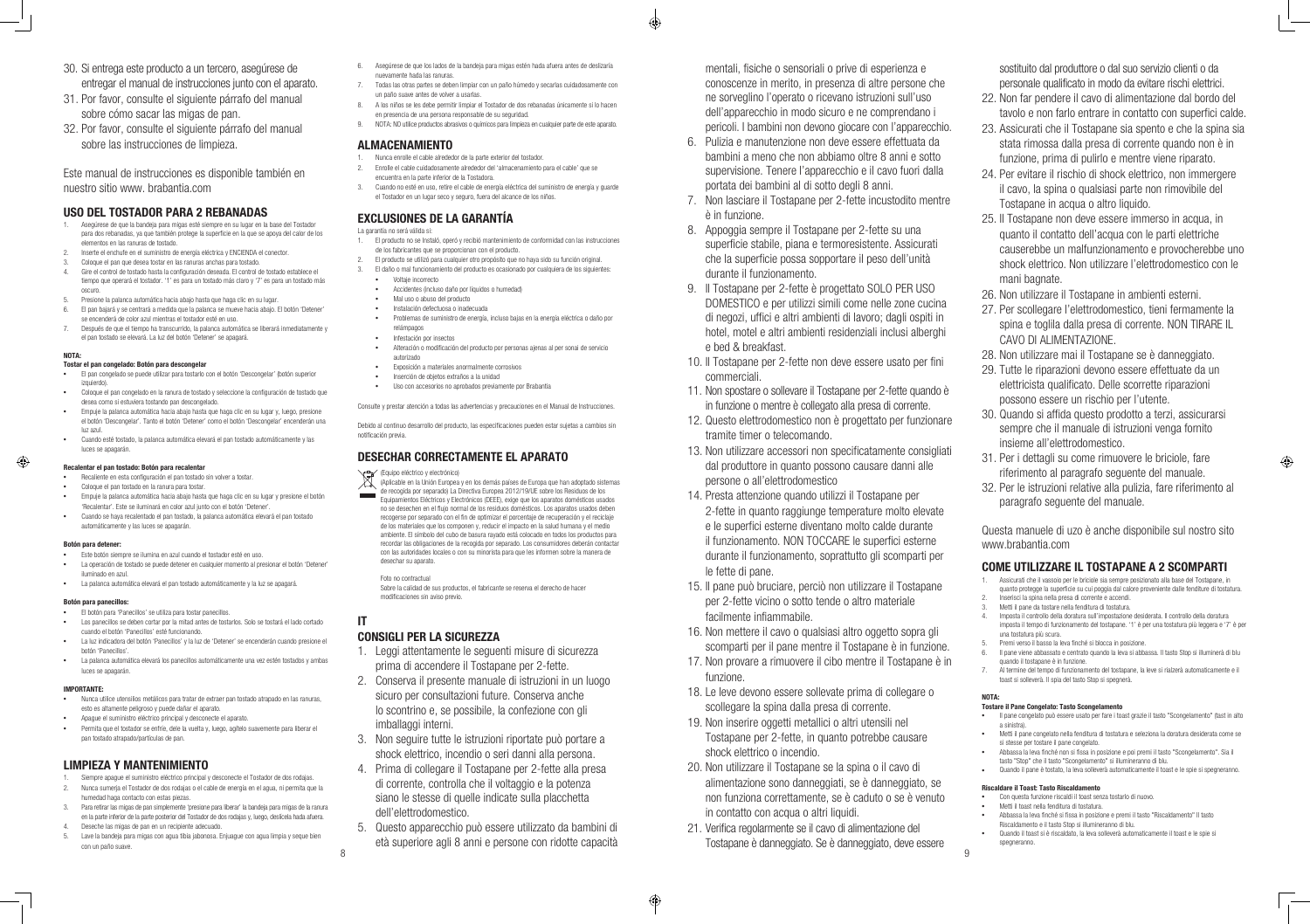- **•**  Questo tasto è sempre illuminato di blu quando il tostapane è in funzione.
- **•**  La tostatura può essere interrotta in qualsiasi momento premendo il tasto blu Stop. **•**  La leva solleverà automaticamente il toast e la spia si spegnerà.
- Tasto Bagel:
- **•**  Il tasto 'Bagel' è utilizzato per tostare i bagel.
- **•**  I Bagel devono essere tagliati a metà prima di essere tostati. Solo il lato tagliato verrà tostato quando è in funzione il tasto Bagel.
- La spia del tasto 'Bagel' e la spia del tasto 'Stop' si illumineranno quando viene premuto il tasto 'Bagel'.
- La leva solleverà automaticamente i bagel una volta che sono tostati ed entrambe le spie si spegneranno.

#### Tasto Stop:

#### IMPORTANTE:

- **•**  Non utilizzare mai utensili metallici per provare a tirar fuori i toast incastrati nelle fenditure, in quanto è altamente pericoloso e può causare danni all'elettrodomestico.
- **•**  Togli la corrente e scollega l'elettrodomestico dalla presa di corrente.
- **•**  Lascia raffreddare il tostapane, capovolgilo e scuotilo delicatamente per far uscire il toast incastrato o le briciole di pane.

#### PULIZIA E MANUTENZIONE

- 1. Togli sempre la corrente alla presa e scollega il Tostapane dalla presa.
- 2. Non immergere mai il Tostapane o il cavo di alimentazione in acqua ed evita che l'umidità entri in contatto con queste parti.
- 3. Per rimuovere le briciole, premi semplicemente per rilasciare il vassoio dal suo scomparto sul fondo posteriore del Tostapane e poi fallo scivolare fuori. Svuota il vassoio delle briciole in un contenitore adatto.
- 5. Lava il vassoio con acqua tiepida e sapone. Risciacqua con acqua pulita e asciuga bene con un panno morbido.
- 6. Assicurati che i bordi sollevati del vassoio siano rivolti verso l'alto prima di reinserirlo nello scomparto.
- 7. Tutte le altre parti devono essere pulite con un panno umido e asciugate bene con un panno morbido prima di riutilizzare l'elettrodomestico.
- 8. I bambini possono pulire il Tostapane solo in presenza di una persona responsabile della loro sicurezza.
- 9. NOTA: NON utilizzare prodotti abrasivi o chimici su qualsiasi parte di questo elettrodomestico.

#### (Apparecchiature Elettriche ed Elettroniche)  $\boxtimes$

#### CONSERVAZIONE

 $\bigoplus$ 

- 1. Non avvolgere mai il cavo di alimentazione attorno al Tostapane.
- 2. Avvolgi ordinatamente il cavo attorno al porta-cavo sotto il Tostapane. 3. Quando non è in funzione, scollega la spina dalla presa di corrente e metti il Tostapane in un
- luogo asciutto, sicuro e lontano dalla portata dei bambini.

### LIMITAZIONI DELLA GARANZIA

- La garanzia non sarà valida se:
- 1. Il prodotto non è stato installato, messo in funzione o mantenuto secondo le istruzioni date dal produttore insieme al prodotto. 2. Il prodotto è stato utilizzato per uno scopo diverso da quello per cui è stato progettato.
- Il danno o il malfunzionamento del prodotto è stato causato da una delle sequenti situazioni
- **•**  Voltaggio scorretto
- **•**  Incidenti (Incluso danno da liquido o umidità)
- Utilizzo scorretto o abuso del prodotto<br>• lostallazione scorretta o non appropria
- **•**  Installazione scorretta o non appropriata **•**  Problemi dovuta alla presa di corrente, inclusi spike di tensione e danni all'illuminazione
- **•**  Infestazione di insetti
- **•**  Alterazione o modifica del prodotto da persone diverse dal personale di servizio
- autorizzato. **•**  Esposizione a materiali corrosivi in modo anormale
- **•**  Inserimento di oggetti estranei nell'unità
- **•**  Utilizzo con accessori non precedentemente approvati da Brabantia.

Far riferimento e seguire tutti gli avvertimenti e le precauzioni presenti nel Manuale di Istruzioni.

A causa del continuo sviluppo del prodotto, le specifiche possono essere soggette a modifiche senza preavviso.

### IL CORRETTO SMALTIMENTO DELL'UNITÀ

(Applicabile nell'Unione Europea e nel resto d'Europa che hanno adottato sistemi di raccolta differenziata paesi) La direttiva Europea 2012/19/UE sui rifiuti di apparecchiature  $\sim$ elettriche ed elettroniche (RAEE), prevede che gli elettrodomestici non debbano essere smaltiti nel normale flusso dei rifiuti domestici. Gli apparecchi dismessi devono essere raccolti separatamente per ottimizzare il tasso di recupero e riciclaggio dei materiali che li compongono ed impedire potenziali danni per la salute umana e l'ambiente. Il simbolo del cestino barrato è riportato su tutti i prodotti per ricordare gli obblighi di raccolta separata. I consumatori devono contattare la propria autorità locale o il rivenditore per informazioni sulla corretta dismissione del loro prodotto.

#### Foto non vincolante

Al fine di assicurare sempre la qualità dei suoi prodotti, il produttore si riserva il diritto di apportare modifiche senza preavviso.

### DE

### SICHERHEITSHINWEISE

- 1. Bitte lesen Sie die folgenden Sicherheitshinweise vor dem Einschalten des 2-Scheiben-Toasters aufmerksam durch.
- 2. Bewahren Sie diese Bedienungsanleitung an einem sicheren Ort auf. Bewahren Sie außerdem den Kassenbeleg und wenn möglich den Geschenkkarton mit Innenverpackung auf.
- 3. Die Nichtbeachtung aller genannten Anweisungen kann elektrischen Schlag, Brand oder schweren Verletzungen zur Folge haben.
- 4. Bevor Sie den 2-Scheiben-Toaster an die Stromversorgung anschließen, überprüfen Sie, ob die Spannung und Stromstärke den auf dem Leistungsschild des Geräts angegebenen Spezifikationen entspricht.
- 5. Dieses Gerät ist geeignet für den Gebrauch durch Kinder ab 8 Jahren und Personen mit eingeschränkten körperlichen, sensorischen oder geistigen Fähigkeiten, oder ohne Erfahrung und Wissen, sofern sie beaufsichtigt oder über den sicheren Gebrauch des Geräts angeleitet werden und die damit einhergehenden Gefahren verstehen. Kinder sollten mit dem Gerät nicht spielen.
- 6. Reinigungsarbeiten und Benutzerwartungen dürfen nicht von Kindern durchgeführt werden, es sei denn sie sind älter als 8 Jahre und werden beaufsichtigt. Halten Sie das Gerät und dessen Kabel von Kindern unter 8 Jahren fern.
- 7. Lassen Sie den 2-Scheiben-Toaster während des Gebrauchs nie unbeaufsichtigt.
- 8. Stellen Sie den 2-Scheiben-Toaster immer auf eine stabile, ebene und hilzebeständige Oberfläche. Achten Sie beim Gebrauch außerdem darauf, dass die Oberfläche das Gewicht des Geräts tragen kann.
- 9. Der 2-Scheiben-Toaster ist NUR FÜR DEN HÄUSLICHEN GEBRAUCH und ähnliche Verwendungen wie in Personalküchen von Geschäften, Büros und anderen Arbeltsumgebungen sowie für Gäste in Hotels, Motels und anderen Wohnumgebungen einschließlich Gästehäuser und Unterbringungsbetriebe vom Bett-und-Frühstück-Typ gedacht.
- 10. Der 2-Scheiben-Toaster sollte nicht für kommerzielle Zwecke benutzt werden.
- 11. 2-Scheiben-Toaster während des Gebrauchs und wenn an eine Steckdose angeschlossen nicht verschieben oder anheben.
- 12. Dieses Gerät ist nicht für den Betrieb mit einem externen Timer oder einer separaten Fernbedienung gedacht.
- 13. Verwenden Sie keine Zubehörteile, die nicht ausdrücklich vom Hersteller empfohlen werden, da
- Führen Sie das tiefgefrorene Brot in den Toastschlitz ein und wählen Sie den gewünschten Bränungsgrad, genau wie Sie aufgetautes Brot rösten.
- **•**  Schieben Sie den Auf spring-Hebel nach unten, bis er einrastet und drücken Sie dann die Taste "Entfrosten". Sowohl die Taste "Stopp" und die Taste "Entfrosten" leuchten blau.
- **•**  Wenn das Brot geröstet ist, wird der Auf spring-Hebel den Toast automatisch anheben und die Lichter erlöschen.

- **•**  Diese Taste leuchtet immer blau, wenn der Toaster in Betrieb ist.
- **•**  Der Toastvorgang kann jederzeit durch Drücken der blau beleuchteten Taste 'Stopp' angehalten werden.
- **•** Der Auf spring-Hebel wird den Toast automatisch anheben und die Lichter erlöschen

- **Die Taste " Bagel" wird zum Toasten von Bagels verwendet**
- **•**  Bagels sollten vor dem Toasten in der Mitte durchgeschnitten werden. Wenn die Taste "Bagel" in Betrieb ist, wird nur die Schnittstelle geröstet
- **•**  Die Anzeige der Taste "Bagel" und der Taste "Stopp" leuchten auf, wenn die taste "Bagel" gedrückt wird.
- Der Aufspring-Hebel wird den Bagel automatisch anheben, wenn er geröstet ist und beide Lichter erlöschen.

dies Verletzungen an Personen oder Schäden am Gerät verursachen kann.

♦

- 14. Beim Gebrauch des 2-Scheiben-Toasters ist Vorsicht geboten, da er sehr hohe Temperaturen erreicht und die äußeren Oberflächen sich während des Gebrauchs ebenfalls stark erhitzen. Während des Gebrauchs NICHT die äußeren Oberflächen berühren, insbesondere nicht im Bereich der Toaster-Schlitze.
- 15. Brot ist brennbar; der 2-Scheiben-Toaster darf daher nicht in der Nähe von oder unter Vorhängen oder anderen brennbaren Materialien benutzt werden.
- 16. Achten Sie beim Betrieb des 2-Scheiben-Toasters darauf, dass sich kein Kabel oder anderes Objekt über den Toaster-Schlitzen befindet.
- 17. Versuchen Sie nicht, Lebensmittel aus dem 2-Scheiben-Toaster herauszunehmen, während dieser in Betrieb ist. Diese Bedienungsanleitung ist für unsere Website ebenfalls verfügbar www.brabantia.com
- 18. Achten Sie darauf, dass die Springhebel sich in der 'OBEN'-Position befinden, bevor Sie das Gerät an die Stromversorgung anschließen oder von dieser trennen.
- 19. Keine Metallobjekte oder anderen Objekte in den 2-Scheiben-Toaster einführen, da dies Stromschlag zur Folge haben oder ein Feuer verursachen kann.
- 20. 2-Scheiben-Toaster nicht in Betrieb nehmen, wenn der Stecker oder das Stromkabel beschädigt wurden oder das Gerät nicht ordnungsgemäß funktioniert, herunter gefallen oder mit Wasser oder anderen Flüssigkeiten in Kontakt geraten ist.
- 21. Uberprüfen Sie das Stromkabel des 2-Scheiben-Toasters regelmäßig auf Schäden. Wenn das Netzkabel in irgendeiner Weise beschädigt ist, muss es durch den Hersteller oder seinen Kundendienst oder eine ähnlich qualifizierte Person ersetzt werden, um einen elektrischen Schlag zu vermeiden.
- 22. Lassen Sie das Netzkabel nicht über scharfe Tischkanten hängen oder in Kontakt mit heißen Oberflächen kommen.
- 23. Achten Sie bei Nicht-Gebrauch, vor der Reinigung und während Reparaturen darauf, dass der 2-Scheiben-Toaster ausgeschaltet und von der Stromversorgung getrennt ist.
- 24. Um das Risiko von Stromschlägen zu vermelden, Kabel, Stecker und unbewegliche Teile dieses 2-Scheiben-Toasters nicht in Wasser oder andere Flüssigkeiten eintauchen.
- 25. Der 2-Scheiben-Toaster darf nicht in Wasser eingetaucht werden, da der Kontakt von Wasser mit den elektrischen Teilen eine Fehlfunktion verursachen und zu Stromschlag führen kann. Verwenden Sie das Gerät nicht mit nassen Händen.
- 26. 2-Scheiben-Toaster nicht im Freien verwenden.

⊕

27. Um den Netzstecker herauszuziehen, fassen Sie den Stecker fest an und ziehen Sie ihn aus der Steckdose. ZIEHEN SIE NICHT AM KABEL.

- 28. 2-Scheiben-Toaster nie benutzen, wenn er auf Irgendeine Weise beschädigt ist.
	- 29. Alle Reparaturen müssen von einem qualifizierten Elektriker durchgeführt werden. Unsachgemäße Reparaturen können den Benutzer ernsthaft gefährden.
- 30. Wenn sie dieses Produkt an Dritte weitergeben, stellen Sie sicher, dass diese Betriebsanleitung mit dem Gerät weitergegeben wird.
	- 31. Informieren Sie sich im nachstehenden Abschnitt der Bedienungsanleitung näher über die Entfernung von Brotkrümeln.
	- 32. Informieren Sie sich im nachstehenden Abschnitt der Bedienungsanleitung näher über die Reinigung des Geräts.

### VERWENDEN DES 2 SCHEIBEN TOASTERS

- 1. Stellen Sie sicher, dass die Brotkrümelschublade immer in der Basis des 2 Scheiben-Toasters eingeschoben ist, da sie auch die Oberfläche auf welcher der Toaster steht, vor der Hitze der Heizelemente in den Toastschlitzen schützt.
	- 2. Stecken Sie den Stecker in eine Netzsteckdose und schalten Sie den Schalter auf EIN.<br>2. Stecken Sie das Brot das getoastet werden soll in den breiten Toastschlitz
	- 3. Stecken Sie das Brot das getoastet werden soll in den breiten Toastschlitz.
	- 4. Drehen Sie den Bräunungsregler auf die gewünschte Einstellung. Der Bräunungsregler stellt die Zeit ein, für die der Toaster arbeitet. '1' ist für den hellsten Toast und '7' ist für dunkelsten Toast.
	- 5. Drücken Sie den Aufspring-Hebel nach unten, bis er einrastet.
	- 6. Das Brot wird abgesenkt und zentriert, wenn der Hebel nach unten bewegt wird. Die Taste "Stopp" leuchtet blau, wenn der Toaster in Betrieb ist.
- 7. Nachdem die Toastzeit abgelaufen ist, wird der Aufspring-Hebel automatisch freigegeben und der Toast hebt sich an. Das Licht der Taste 'Stopp' erlischt.

#### HINWEIS:

#### Beim Toasten von gefrorenem Brot, wählen Sie die: Entfroster-Taste

**•**  Gefrorenes Brot kann verwendet werden, um mit der Taste "Entfrosten" (oben links) Toast herzustellen.

⊕

#### Toast Aufwärmen: Aufwärmtaste

- **•**  Mit dieser Einstellung wärmen Sie Ihren Toast auf ohne zusätzliches Toasten.
- **•**  Führen Sie den Toast in den Toastschlitz ein.
- **•**  Schieben Sie den Auf spring-Hebel nach unten, bis er einrastet und drücken Sie dann die Taste "Aufwärmen". Die Taste wird zusammen mit der blauen Taste 'Stopp' aufleuchten.
- **•**  Wenn der Toast aufgewärmt ist, wird der Auf spring-Hebel den Toast automatisch anheben und die Lichter erlöschen.

#### Stopp-Taste

#### Bagel-Taste:

#### WICHTIG:

- **•**  Verwenden Sie niemals Metallgegenstände, um zu versuchen klemmenden Toast aus den Schlitzen zu lösen, da dies sehr gefährlich ist und das Gerät beschädigen kann.
- **•**  Schalten Sie die Netzstromversorgung aus und ziehen Sie den Netzstecker.
- **•**  Lassen Sie den Toaster abkühlen, drehen Sie ihn um und schütteln ihn dann sanft, um klemmenden Toast/Brot-Partikel zu lösen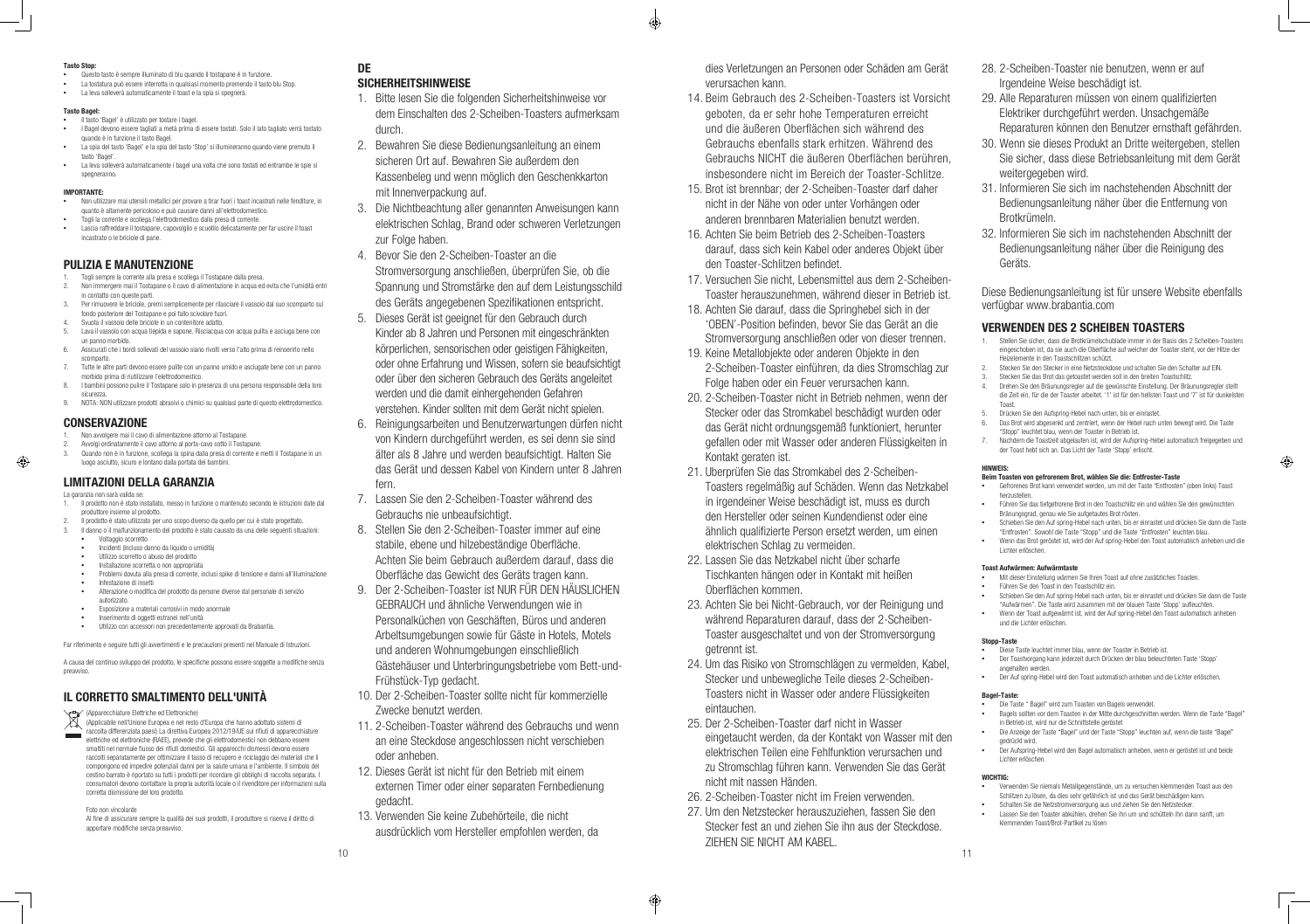### REINIGUNG UND WARTUNG

- 1. Wickeln Sie das Netzkabel niemals um die Außenseite der Toasters. 2. Wickeln Sie das Kabel ordentlich um die dafür vorgesehene 'Kabelaufwicklung' auf der
- Unterseite der Toasters. 3. Wenn der Toaster nicht in Gebrauch ist ziehen Sie den Netzstecker aus der Stromversorgung und
- lagern den Toaster an einem trockenen und sicheren Ort, außerhalb der Reichweite von Kindern
- 1. Schalten Sie stets die Netzstromversorgung an der Steckdose AUS und ziehen Sie dann den Stecker des 2-Scheiben Toasters heraus.
- 2. Tauchen Sie den 2-Scheiben Toaster oder das Netzkabel niemals in Wasser oder lassen diese Teile in Kontakt mit Feuchtigkeit kommen.
- 3. Um die Krümel zu entfernen, drücken Sie die Brotrümmelschublade am unteren Rand der Rückseite des 2-Scheiben Toasters zur Freigabe und schieben sie aus ihrem Steckplatz. 4. Entleeren Sie die Krümel in einen geeigneten Behälter.
- 5. Waschen Sie die Brotkrümelschublade in warmem Seifenwasser. Mit klarem Wasser abspülen und gründlich mit einem weichen Tuch trocknen.
- 6. Stellen Sie sicher, dass die erhöhten Seiten der Brotkrümelschublade nach oben zeigen, bevor sie diese in den Steckplatz zurückschieben. 7. Alle anderen Teile sollten mit einem feuchten Tuch gereinigt und vor der Wiederverwendung
- gründlich mit einem weichen Tuch getrocknet werden. 8. Kindern sollten es nur erlaubt sein den 2-Scheiben Toaster zu reinigen, wenn sie dies in
- Gegenwart einer für ihre Sicherheit zuständigen Person tun.
- 9. HINWEIS: Verwenden Sie KEINE Scheuermittel oder chemische Reinigungsmittel an irgendeinem Teil dieses Geräts.

### LAGERUNG

### GARANTIE-AUSSCHLÜSSE

Die Garantie ist nicht gültig, wenn:

(Electrical and Electronic Equipment)<br>(Gültig in der Europäischen Union und (Gültig in der Europäischen Union und dem Rest Europas, dass die Länder einem separaten Sammelsystem eingeführt haben) Die europäische Richtlinie 2012/19/UE über Elektro-und Elektronik-Altgeräte (WEEE), in Verbindung bleiben Das alte elektrische Haushaltsgeräte dürfen nicht über den normalen Hausmüll entsorgt werden. Altgeräte müssen separat gesammelt werden, um die Wiederverwertung und das Recycling der beinhalteten Materialien zu optimieren und die Auswirkungen auf die menschliche Gesundheit und die Umwelt. Das Symbol der durchgestrichenen Mülltonne auf alle Produkte gekennzeichnet, die aus der getrennten Sammlung zu erinnern. Die Verbraucher sollten ihre Kontaktdaten lokalen Behörden oder Ihren Händler für Informationen über die korrekte Entsorgung ihrer Produkte.

- 1. Das Produkt nicht in Übereinstimmung mit der, für das Produkt zur Verfügung gestellten Hersteller-Betriebsanleitung, installiert, betrieben oder gewartet wurde.
- 2. Das Produkt für andere, als die vorgesehene Funktionszwecke, verwendet wurde. 3. Die Beschädigung oder Fehlfunktion des Produktes durch eines der folgenden verursacht
- wurde: **Falsche Spannung**
- **•**  Unfälle (einschließlich Flüssigkeit oder Feuchtigkeitsschäden)
- **Fehlanwendung oder Mißbrauch des Produktes**
- Fehlerhafte oder unsachgemäße Installation
- **•**  Hauptstromversorgungsprobleme, einschließlich Spannungsspitzen oder Blitzschaden **Befall durch Insekten**
- Beschädigung oder Veränderung des Produkts durch andere Personen als das autorisierte Service-Personal
- **•**  Kontakt mit unnormalen, ätzenden Materialien
- **•**  Einfügen von Fremdkörpern in das Gerät

**•**  Benutzung von Zubehör, das von Brabantia nicht im Voraus genehmigt wurde

Bitte lesen und beachten Sie alle Warnhinweise und Vorsichtsmaßnahmen in der Bedienungsanleitung.

Durch kontinuierliche Produktentwicklung, können sich Spezifikationen ohne vorherige Mitteilung ändern.

### KORREKTE ENTSORGUNG DES GERÄTS

### SV

 $\bigoplus$ 

### VIKTIG SÄKERHETSINFORMATION

- 1. Läs igenom följande säkerhetsanvisningar noggrant innan du sätter på den brödrosten.
- 2. Spara handboken på säker plats för eventuell framtida referens. Spara kvittot och även förpackningen med allt förpackningsmaterial om så är möjligt.
- 3. Om inte instruktionerna följs kan det leda till elektriska stötar, brand eller allvarliga personskador.
- 4. Innan du sätter i brödrostens kontakt i ett eluttag, måste du kontrollera att spänningen och eluttagets ström motsvarar märkningen på apparaten.
- 5. Apparaten kan användas av barn från 8 år och uppåt samt personer med nedsatt fysisk, sensorisk eller

mental kapacitet eller av personer som inte känner till hur apparaten fungerar om dessa personer övervakas och får instruktioner om hur apparaten används på ett säkert sätt och är införstådda med de risker som kan uppstå i samband med användningen. Barn får inte leka med apparaten.

- Djupfryst bröd kan användas att rosta genom att använda upptiningsknappen (knappen längst) upp till vänster).
- **•**  Lägg i det djupfrysta brödet i brödfacket och välj önskad rostningsgrad som om du hade rostat upptinat bröd.
- **•**  Tryck ned brödhållarens handtag tills det hamnar i rätt läge med ett klick och tryck sedan på upptiningsknappen. Både stoppknappen och upptiningsknappen kommer att lysa upp i blått.
- **•**  När rostningen är klar kommer handtaget att skjuta upp brödet automatiskt och indikatorn släcks.

- Värm upp rostat bröd utan att rosta det ytterligare med hjälp av denna inställning. **•**  Lägg det rostade brödet i brödfacket.
- **•**  Tryck ned brödhållarens handtag tills det hamnar i rätt läge med ett klick och tryck sedan på återuppvärmningsknappen. Knappen kommer att lysa upp i blått tillsammans med stoppknappen
- **•**  När återuppvärmningen av det rostade brödet är klar kommer handtaget att skjuta upp brödet automatiskt och indikatorn släcks.

#### Stoppl

- 6. Rengöring och underhåll ska inte utföras av barn såvida de inte är över 8 år och övervakas. Håll apparaten och sladden oåtkomliga för barn under 8 år.
- 7. Lämna inte brödrosten utom uppsikt när den används.
- 8. Ställ alltid brödrosten på en stadig, plan och värmetålig yta. Försäkra dig också om att ytan tål apparatens vikt under användning.
- 9. Brödrosten är ENDAST avsedd för HUSHÅLLSBRUK och för liknande användningsområden som i personalkök i butiker, på kontor eller andra arbetsmiljöer eller av gäster på hotell, motell, pensionat eller liknande miljöer.
- 10. Brödrosten bör inte användas för kommersiellt bruk.
- 11. Brödrosten får inte lyftas eller flyttas medan den används eller medan den är ansluten till eluttag.
- 12. Apparaten är inte avsedd att kontrolleras genom en extern timer eller ett separat fjärrkontrollsystem.
- 13. Användning av tillbehör som inte specifikt rekommenderats av tillverkaren, får inte användas eftersom de kan orsaka personskador eller skador på själva vattenkokaren.
- 14. Var försiktig när du använder brödrosten eftersom den uppnår mycket höga temperaturer och brödrostens hölje kan bli mycket varmt under användning. TA INTE på höljet under användning, och framför allt inte kring brödfacken.
- 15. Eftersom bröd kan brännas får brödrosten inte användas i närheten av gardiner eller andra brännbara material.
- 16. Lägg inte sladden eller något annat föremål över brödfacken medan brödrosten används.
- 17. Försök inte lossa på brödet medan brödrosten används.
- 18. Brödrostens handtag måste vara i det övre läget innan du sätter i eller drar ut kontakten.
- 19. Stoppa inte in metallföremål eller andra redskap i brödrosten, eftersom det kan leda till elektriska stötar eller orsaka brand.
- 20. Använd inte brödrosten om kontakten eller sladden har skadats, inte fungerar ordentligt, har tappats i golvet eller utsatts för vatten eller annan vätska.
- 21. Kontrollera regelbundet att brödrostens strömsladd inte är skadad. Om sladden är skadad på något sätt måste den bytas ut av tillverkaren eller dess serviceagent eller annan behörig person för att undvika fara.
- 22. Låt aldrig sladden hänga över vassa bordskanter eller komma i kontakt med heta ytor.
- 23. Se till att brödrosten är avstängd och sladden utdragen när den inte används, innan rengöring och vid reparation.

Läs igenom och följ alla varningar och försiktighetsåtgärder som finns i användarhandboken. På grund av kontinuerlig produktutveckling kan produktens specifikationer komma att ändras utan föregående avisering

- 25. Brödrosten får inte doppas i vatten eftersom kontakt med de elektriska delarna kommer att leda till att brödrosten inte fungerar ordentligt och elektriska stötar. Ta inte på brödrosten med blöta händer.
- 26. Använd inte brödrosten utomhus.

€

- 27. Greppa själva kontakten när du ska dra ut sladden ur eluttaget. DRA ALDRIG UR KONTAKTEN GENOM ATT DRA I SJÄLVA SLADDEN.
- 28. Använd aldrig brödrosten om den är skadad på något sätt.
- 29. Alla reparationer måste utföras av en behörig tekniker. Reparationer som görs på felaktigt sätt kan utsätta användaren för risker.
- 30. Om mixern ges bort till en tredje part bör även denna användarhandbok medfölja apparaten.
- 31. När det gäller information om hur man avlägsnar brödsmulor, se paragrafen nedan.
- 32. När det gäller instruktioner för rengöring, se paragrafen nedan.

Användarhandboken finns även på vår webbplats www.brabantia.com

#### ANVÄNDA BRÖDROSTEN

- 1. Se till att smultråget alltid är på plats längst ned i brödrosten eftersom den också skyddar ytan den står på från värmen från elementen i brödfacken.
- 2. Sätt i kontakten i ett eluttag. 3. Lägg i bröd i brödrostens breda fack.
- 4. Ställ in önskad rostningsgrad. Rostningsgraden avgör hur länge brödrosten kommer att vara igång. "1" är för lätt rostat och "7" för hårt rostat bröd.
- 5. Tryck ned brödhållarens handtag tills den hamnar i rätt läge med ett klick.
- 6. Brödet kommer att sänkas och centreras när spaken trycks nedåt. Stoppknappen kommer att lysa upp i blått medan brödrosten används.
- 7. När rostningstiden har gått ut kommer brödhållarens handtag att släppas upp automatiskt och det rostade brödet åker upp. Stoppknappens ljus slocknar.

#### OBS!

#### Rosta djupfryst bröd: Upptiningsknapp

#### Värma upp rostat bröd: Återuppvärmningsknappen

- **•**  Den här knappen kommer att lysa upp i blått medan brödrosten används. **•**  Rostningen kan stoppas när som helst genom att trycka på stoppknappen som är upplyst i
- blått. **•**  Handtaget kommer att skjuta upp brödet automatiskt och indikatorn släcks.

#### Bagelknappen:

⊕

- **•**  Bagelknappen används för att rosta bagels: **•**  Bagels bör skäras i två halvor innan de rostas. Endast den skurna sidan kommer att rostas när bagelknappen används.
- **•**  Indikatorerna för bagelknappen och stoppknappen kommer att tändas när bagelknappen trycks in. **•**  Handtaget kommer att skjuta upp brödet automatiskt när det har rostats och bägge indikatorerna släcks.

#### VIKTIGT:

- **•**  Använd aldrig metallredskap för att försöka lossa på bröd som fastnat i brödfacken eftersom det är mycket farligt och dessutom kan skada brödrosten.
- **Dra ut kontakten ur eluttage**
- Låt brödrosten svalna, vänd den upp och ner och skaka den sedan försiktigt för att lossa på brödbitar som har fastnat i facken.

### RENGÖRING OCH UNDERHÅLL

- 1. Dra alltid ut kontakten ur eluttaget först.
- 2. Doppa aldrig ned brödrosten eller strömsladden i vatten och låt aldrig fukt komma i kontakt med dessa delar.
- 3. För att avlägsna smulor trycker du helt enkelt på smultråget för att lossa på den och skjuter sedan ut den.
- 4. Töm smulorna i en lämplig behållare.<br>5. Diska smultråget i varmt vatten med
- 5. Diska smultråget i varmt vatten med diskmedel. Skölj med rent vatten och torka ordentligt med en mjuk trasa.
- 6. Se till att de upphöjda sidorna av smultråget är vända uppåt innan du sätter tillbaka det i brödrosten. 7. Alla övriga delar bör rengöras med en fuktig trasa och torkas ordentligt med en mjuk trasa
- innan de används igen. 8. Barn bör endast få lov att rengöra brödrosten om de gör detta under uppsikt av någon som ansvarar för deras säkerhet.
- 9. OBS! Använd INTE slipmedel eller kemiska rengöringsmedel på någon av brödrostens delar.

### FÖRVARING

- 1. Linda aldrig sladden runt brödrosten.
- 2. Linda i stället sladden runt sladdhållaren som finns på brödrostens undersida.
- 3. Dra ut strömsladden ur eluttaget när brödrosten inte används och förvara brödrosten på en torr, säker plats utom räckhåll för barn.

### UNDANTAG FÖR GARANTIN

Garantin kommer att bli ogiltig om:

- 1. produkten inte har installerats, använts eller underhållits i enlighet med de
- användningsinstruktioner från tillverkaren som medföljer produkten.
- 2. produkten har använts för andra syften än de den är avsedd för.
- 3. produkten har skadats eller inte fungerar på grund av något av följande:
- **•**  felaktigt spänningstal
- **•**  olyckshändelse (inklusive skada orsakad av vätska eller fukt)
- **•**  felaktig användning av produkten
- **•**  felaktig installation
- **•**  problem med eluttaget, inklusive spänningstoppar eller skada orsakad av blixtnedslag angrepp av skadedjur
- **•**  manipulerande eller modifiering av produkten av personer som inte är behöriga tekniker **•**  exponering för onormalt frätande material

⊕

- **•**  främmande objekt har införts i enheten
- **•**  användning med tillbehör som inte godkänts på förhand av Brabantia

### MILJÖVÄNLIG KASSERING

 $\sim$ 

Korrekt kassering av denna produkt (Waste Electrical & Electronic Equipment) (Gäller i den Europeiska unionen och i andra europeiska länder med separata insamlingssystem) Europeiska unionens direktiv (2012/19/UE) för elektrisk och elektronisk utrustning (WEEE) Om denna symbol finns på en produkt eller i dess instruktioner, betyder det att den inte får kasseras tillsammans med andra hushållssopor när dess livstid är slut. För att förhindra sådana skador på miljön eller människors hälsa som kan uppstå från okontrollerad avfallshantering, separera från andra typer av sopor och återvinn apparaten på ett ansvarsfullt sätt för att stödja återanvändning av materiella resurser. Privata användare bör kontakta antingen återförsäljaren där de köpt produkten eller lokala myndigheter för information om var och hur man kan lämna in denna produkt för miljösäker återvinning.

### **DA**

### VIGTIGE SIKKERHEDSANVISNINGER

- 1. Du skal læse følgende sikkerhedsanvisninger omhyggeligt, før du tænder for brødristeren.
- 2. Opbevar denne betjeningsvejledning et sikkert sted til senere brug. Gem også købskvitteringen og om muligt gaveæsken med den indvendige emballage.
- 3. Undladelse af overholdelse af de angivne anvisninger kan resultere i elektrisk stød, brand eller alvorlig personskade.
- 4. Før du sætter brødristeren i stikkontakten til strømforsyningen, skal du kontrollere, at spændingen og strømforsyningen overholder specifikationerne, der er angivet på apparatets mærkeplade.

12  $\hspace{1.5cm}$  13  $\hspace{1.5cm}$  13  $\hspace{1.5cm}$  13  $\hspace{1.5cm}$  13  $\hspace{1.5cm}$  13  $\hspace{1.5cm}$  13  $\hspace{1.5cm}$  13  $\hspace{1.5cm}$  13  $\hspace{1.5cm}$  13  $\hspace{1.5cm}$  13  $\hspace{1.5cm}$  13  $\hspace{1.5cm}$  13  $\hspace{1.5cm}$  13  $\hspace{1.5cm}$  13  $\hspace{1.5$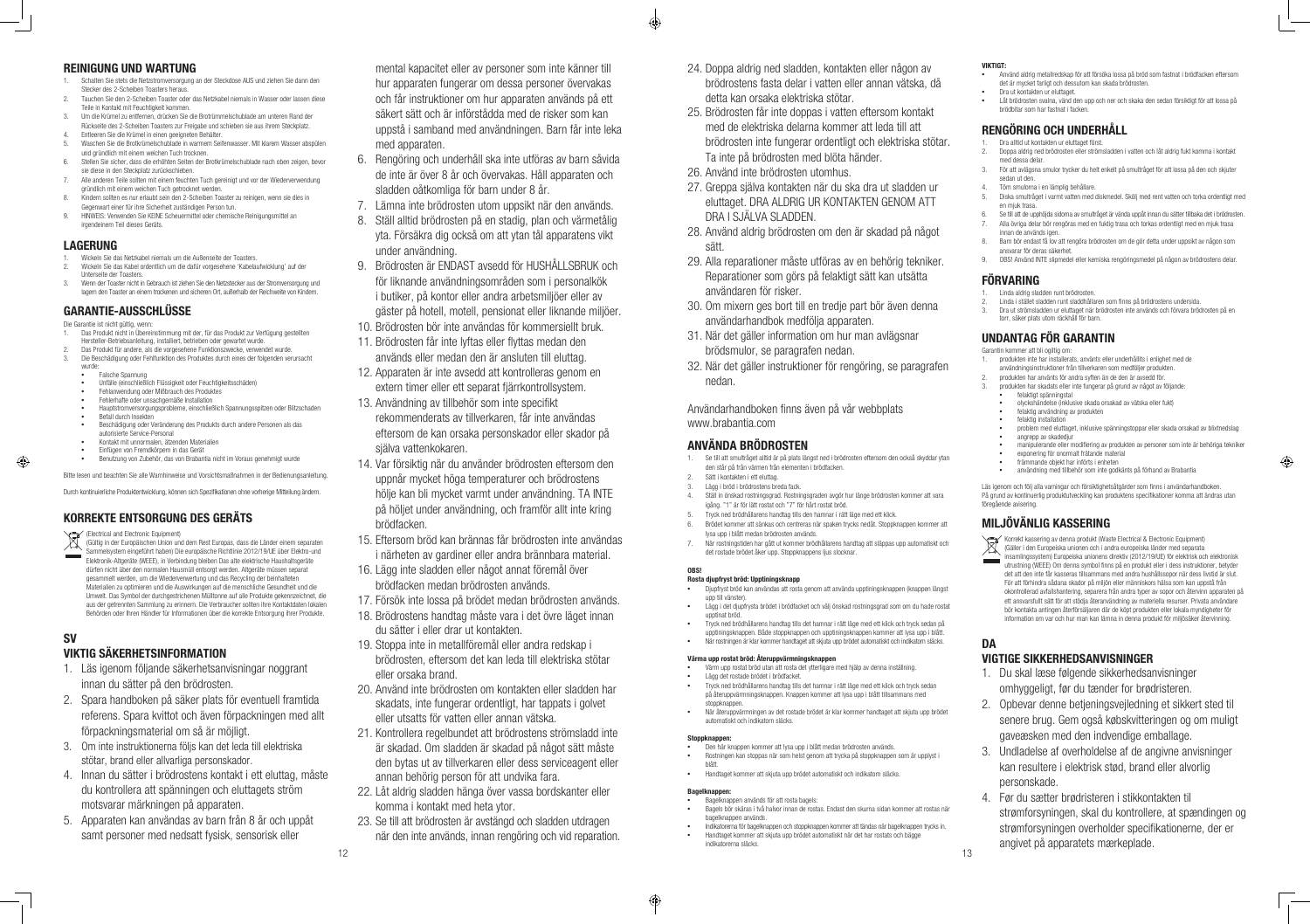- 5. Dette apparat kan bruges af børn på 8 år eller derover og personer med reducerede fysiske, sensoriske eller mentale evner, eller som mangler erfaring og viden, hvis de er under opsyn eller har modtaget instruktion i sikker brug af apparatet og forstår de involverede farer. Børn må ikke lege med apparatet.
- 6. Rengøring og brugervedligeholdelse må ikke udføres af børn, medmindre de er over 8 år og under opsyn. Hold apparatet og netledningen uden for rækkevidden af børn under 8 år.
- 7. Efterlad ikke brødristeren uden opsyn, når den er i brug.
- 8. Placér altid brødristeren på en stabil, flad, varmebestandig overflade. Sørg også for, at overfladen er stærk nok til vægten af apparatet under brug.
- 9. Brødristeren bør kun bruges til HUSHOLDNINGSFORMÅL og lignende huslige anvendelser såsom i personalekantiner i butikker, kontorer og andre arbejdsmiljøer eller af kunder på hoteller, moteller og andre typer af beboelsesmiljøer inkl. gæsteboliger og pensionater.
- 10. Brødristeren bør ikke bruges til erhvervsmæssige formål.
- 11. Flyt eller løft ikke brødristeren, når den er i brug, eller når den er tilsluttet til en stikkontakt.
- 12. Apparatet er ikke beregnet til at anvendelse sammen med et eksternt tidsur eller separat fjernbetjeningssystem.

 $\bigoplus$ 

- 13. Tilbehør, som ikke specifikt er anbefalet af producenten, må ikke bruges, da det kan forårsage personskade eller skade på apparatet.
- 14. Vær forsigtig, når du bruger brødristeren, da den bliver meget varm, og de udvendige overflader kan blive varme under brugen. Rør IKKE de udvendige overflader under brug, især området omkring brødrillerne.
- 15. Brød kan brænde. Du må derfor ikke bruge brødristeren tæt på eller nedenunder gardiner og andre brændbare materialer.
- 16. Placér ikke netledningen eller andre objekter over de to brødriller, når du bruger brødristeren.
- 17. Du må ikke forsøge at fjerne brød, mens brødristeren er i brug.
- 18. Løfte-/sænkehåndtaget til det ristede brød skal være i stillingen "OP", før stikket sættes i eller tages ud af stikkontakten.
- 19. Stik ikke metalgenstande eller andet køkkengrej ind i brødristeren, da de kan forårsage elektrisk stød eller starte en brand.
- 20. Brug ikke brødristeren, hvis stikket eller netledningen er beskadiget, ikke fungerer korrekt, har været tabt eller udsat for vand eller anden væske.
- 21. Efterse omhyggeligt brødristerens netledning for skader med regelmæssige mellemrum. Hvis ledningen
- **•**  Frossent brød kan ristes ved hjælp af indstillingen "Optø" (øverste knap til venstre). **•**  Placér det frosne brød i brødrillen, og vælg det ønskede risteniveau på samme måde som ved ristning af optøet brød.
- **•**  Tryk løfte-/sænkehåndtaget ned, indtil det klikker på plads, og tryk derefter på knappen "Optø". Knapperne "Stop" og "Optø" lyser begge blåt.
- **Når brødet er ristet, løftes det automatisk af løfte-/sænkehåndtaget, og lysene slukker.**

på nogen måde er beskadiget, skal den udskiftes af producenten eller dennes serviceagent eller lignende kvalificeret person for at undgå en elektrisk fare.

- 22. Lad ikke netledningen hænge ud over skarpe bordkanter eller komme i kontakt med varme overflader.
- 23. Sørg for, at brødristeren er slukket, og træk stikket ud af stikkontakten, når brødristeren ikke bruges, før den rengøres, og når den repareres.
- 24. Du må ikke nedsænke netledningen, stikket eller ikkeaftagelige dele af brødristeren i vand eller anden væske for at undgå risiko for elektrisk stød.
- 25. Brødristeren må ikke nedsænkes i vand, da vandets kontakt med de elektriske dele skaber risiko for funktionsfejl og elektrisk stød. Brug ikke apparatet med våde hænder.
- 26. Brug ikke brødristeren udendørs.
- 27. Tag fat i stikket med et fast greb, når du frakobler apparatet fra strømforsyningen. TRÆK IKKE I SELVE NETLEDNINGEN.
- 28. Brug aldrig brødristeren, hvis den på nogen måde er beskadiget.
- 29. Alle reparationer skal foretages af en uddannet elektriker. Fejlagtige reparationer kan udsætte brugeren for risiko.
- 30. Hvis du overdrager dette produkt til en tredjepart, skal du sikre dig, at denne brugervejledning følger med apparatet.
- 31. Se nedenstående afsnit i vejledningen for anvisninger om fjernelse af brødkrummer.
- 32. Se nedenstående afsnit i vejledningen for anvisninger om rengøring.

Brugervejledningen findes også på vores websted www. brabantia.com

### SÅDAN BRUGES BRØDRISTEREN

- 1. Kontrollér altid, at krummebakken er på plads i brødristeren, da den også beskytter overfladen, som brødristeren står på, mod varme fra varmeelementerne i brødrillerne.
- 2. Sæt stikket i den elektriske stikkontakt, og tænd for strømmen. 3. Læg brødet, der skal ristes, i den/de brede brødrille/-riller.
- 4. Drej kontrolhåndtaget til risteniveau til den ønskede indstilling. Med kontrolhåndtaget til risteniveau indstiller du, hvor længe brødet skal ristes. "1" er det lyseste niveau og "7" det mørkeste niveau.
- 5. Tryk løfte-/sænkehåndtaget ned, indtil det klikker i stilling.
- 6. Brødet sænkes og centreres, når håndtaget bevæges nedad. Knappen "Stop" lyser blåt, når brødristeren bruges.
- 7. Når den indstillede ristningstid er udløbet, udløses løfte-/sænkehåndtaget automatisk, og brødet løftes op. Lyset i knappen "Stop" slukkes.

Korrekt bortskaffelse af produktet (affald af elektrisk og elektronisk udstyr)<br>(Gælder i EU og andre europæiske lande med songrets indoomiteser (Gælder i EU og andre europæiske lande med separate indsamlingssystemer) EU's direktiv

#### BEMÆRK:

#### Ristning af frossent brød: Knap til optøning

#### Opvarmning af ristet brød: Knappen Opvarm

- Opvarm ristet brød uden yderligere ristning med denne indstilling.
- **•**  Anbring det ristede brød i brødrillen.
- **•**  Tryk løfte-/hævehåndtaget ned, indtil det klikker på plads, og tryk på knappen "Opvarm". Knappen "Stop" lyser blåt". Når brødet er opvarmet, løftes det automatisk af løfte-/hævehåndtaget, og lysene slukkes.

### $14$  and the contract of the contract of the contract of the contract of the contract of the contract of the contract of the contract of the contract of the contract of the contract of the contract of the contract of the

### Knappen Stop:

 $\bigcirc$ 

- **•**  Knappen lyser blåt, når brødristeren er i brug.
- **•**  Du kan når som helst stoppe ristningen ved at trykke på knappen "Stop", når det blå lys er tændt.
- **•**  Brødet løftes automatisk af løfte-/sænkehåndtaget, og lyset slukker.

#### Knappen Bagel:

- **•**  Knappen "Bagel" bruges til at riste bagels.
- **•**  Bagels skal skæres midt over før ristning. Kun den afskårne side ristes, når knappen "Bagel" bruges. **•**  Indikatorlyset for knappen "Bagel" og lyset i knappen "Stop" tændes, når der trykkes på
- knappen "Bagel" **•**  Når bagelen er ristet, løftes den automatisk af løfte-/hævehåndtaget. Begge lys slukker.

#### VIGTIGT:

- **•**  Brug aldrig metalgrej til at løsne en fastklemt brødskive fra rillerne, da det er farligt og kan beskadige apparatet.
- **•**  Sluk for strømmen, og træk stikket til brødristeren ud.
- **•**  Lad brødristeren køle af, vend den på hoved, og ryst den for at løsne det fastklemte brød/ brødstykker.

### RENGØRING OG VEDLIGEHOLDELSE

- 1. Sluk altid for strømmen på stikkontakten, og træk stikket til brødristeren ud.
- 2. Nedsænk aldrig brødristeren eller netledningen i vand eller udsæt delene for fugt.
- For at fjerne krummer skal du blot trykke kort på krummebakken i rillen i bunden på bagsider af brødristeren og derefter skubbe den ud.
- Tøm krummerne ned i en passende beholde
- 5. Rengør krummebakken med varmt sæbevand. Skyl med rent vand, og tør grundigt efter med en blød klud.
- 6. Sørg for, at de forhøjede sider på krummebakken vender opad, før du skubber den tilbage i rillen.
- 7. Øvrige dele skal rengøres med en fugtig klud og tørres grundigt efter med en blød klud, før de bruges igen.
- 8. Børn må kun rengøre brødristeren, hvis de er under opsyn af en person, der er ansvarlig for deres sikkerhed. 9. BEMÆRK: BRUG IKKE skuremidler eller kemiske rensningsmidler til apparatets dele.

### **OPBEVARING**

- 1. Vikl aldrig netledningen rundt om brødristeren.
- 2. Vikl netledningen rundt om kabelholderen i bunden af brødristeren.
- Når apparatet ikke er i brug, skal du trække netledningen ud af stikkontakten og opbevare brødristeren på et tørt, sikkert sted uden for børns rækkevidde.

### GARANTIUNDTAGELSER

#### Garantien bortfalder hvis:

- 1. Produktet ikke er samlet, betjent eller vedligeholdt i overensstemmelse med producentens betjeningsvejledning, der fulgte med produktet.
- Produktet er anvendt til andet formål end det tilsigtede. 3. Skaden eller funktionsfejlen skyldes én af følgende:
- **•**  Forkert spænding
- **•**  Ulykker (inkl. skade forårsaget af væske eller fugtighed)
- **•**  Misbrug eller mishandling af produktet **•**  Fejlagtig eller forkert samling
- 
- **•**  Elforsyningsproblemer, inkl. overspænding eller skade forårsaget af lyn **•**  Insektangreb
- **•**  Indgreb i eller ændring af produktet af andre personer end autoriseret servicepersonale
- **•**  Anvendelse af stærkt ætsende materialer
- **Fremmedlegemer stukket ind i apparatet •**  Brug af tilbehør ikke på forhånd godkendt af Brabantia

Du skal læse og følge alle advarsler og sikkerhedsforanstaltninger i brugervejledningen. Specifikationerne kan ændres uden forudgående varsel som følge af løbende produktudvikling.

### MILJØVENLIG BORTSKAFFELSE

2012/19/EU om affald af elektrisk og elektronisk udstyr (WEEE) Mærkaten på produktet eller tilhørende dokumenter angiver, at produktet ikke må bortskaffes sammen med almindeligt husholdningsaffald, når det kasseres efter brug. For at forhindre mulig skade på miljøet eller menneskers sundhed som følge af ukontrolleret affaldshåndtering skal produktet adskilles fra andre typer af affald og genbruges ansvarligt for at fremme bæredygtig genbrug af materialer. Husstandsbrugere skal kontakte enten butikken, hvor de købte produktet eller deres kommune for oplysninger om, hvor og hvordan de kan aflevere produktet til miljøsikker genbrug.

## FI

### TÄRKEITÄ VAROTOIMENPITEITÄ

- 1. Lue huolellisesti läpi seuraavat varotoimenpiteet ennen virran kytkemistä kahden viipaleen leivänpaahtimeen.
- 2. Säilytä tämä käyttöopas myöhempää käyttöä varten. Säilytä myös ostokuitti ja mahdollisuuksien mukaan säilytyslaatikko pakkausmateriaaleineen.
- 3. Ohjeiden noudattamatta jättäminen voi johtaa sähköiskuun, tulipaloon tai vakaviin henkilövahinkoihin.
- 4. Varmista ennen kahden viipaleen leivänpaahtimen kytkemistä verkkovirtaan, että jännite ja virransyöttö ovat laitteen arvokilvessä ilmoitettujen tietojen mukaiset.
- 5. Yli 8-vuotiaat lapset ja henkilöt, joilla on alentuneet fyysiset, aistinvaraiset tai henkiset kyvyt, tai joilla ei ole kokemusta tai tietoa laitteesta, voivat käyttää laitetta, mikäli käyttöä valvotaan tai heitä on ohjeistettu käyttämään laitetta turvallisesti ja he ymmärtävät siihen liittyvät vaarat. Lasten ei tule leikkiä laitteen kanssa.
- 6. Lapset eivät saa puhdistaa tai huoltaa laitetta, elleivät he ole yli 8-vuotiaita ja ellei toimintaa valvota. Säilytä laite ja sen johto alle 8-vuotiaiden lasten ulottumattomissa.
- 7. Älä jätä kahden viipaleen leivänpaahdinta valvomatta, kun se on toiminnassa.
- 8. Aseta kahden viipaleen leivänpaahdin aina vakaalle, tasaiselle ja kuumuutta kestävälle pinnalle. Varmista myös, että pinta kestää laitteen painon käytön aikana.
- 9. Kahden viipaleen leivänpaahdin on tarkoitettu AINOASTAAN KOTITALOUSKÄYTTÖÖN ja vastaaviin käyttötarkoituksiin, kuten henkilökunnan keittiötiloihin kaupoissa, toimistoissa ja muissa työympäristöissä ja vieraiden käyttöön hotelleissa, motelleissa, vierastaloissa ja aamiaismajoituskohteissa tai vastaavissa majoitustiloissa.

- 10. Kahden viipaleen leivänpaahdinta ei tule käyttää kaupallisiin tarkoituksiin.
- 11. Älä siirrä tai nosta kahden viipaleen leivänpaahdinta, kun se on toiminnassa tai kytkettynä verkkovirtaan.
- 12. Laitetta ei ole tarkoitettu käytettäväksi ulkoisella ajastimella tai erillisellä kauko-ohjausjärjestelmällä.
- 13. Muita kuin valmistajan suosittelemia lisälaitteita ei saa käyttää, sillä ne voivat aiheuttaa henkilövahinkoja tai vaurioittaa laitetta.
- 14. Ole varovainen käyttäessäsi kahden viipaleen leivänpaahdinta, sillä se saavuttaa hyvin korkean lämpötilan ja sen ulkopinnat kuumenevat todennäköisesti käytön aikana. ÄLÄ kosketa ulkopintoja käytön aikana varsinkaan paahtoaukkojen alueelta.
- 15. Leipä voi syttyä palamaan, minkä vuoksi kahden viipaleen leivänpaahdinta ei saa käyttää verhojen tai muun palavan materiaalin lähellä tai alla.
- 16. Älä aseta johtoa tai muita esineitä paahtoaukkojen päälle, kun kahden viipaleen leivänpaahdin on toiminnassa.
- 17. Älä yritä irrottaa ruokaa paahtoaukoista, kun kahden viipaleen leivänpaahdin on toiminnassa.
- 18. Ponnahtavien paahtovipujen tulee olla yläasennossa ennen pistokkeen kytkemistä sähköverkkoon tai siitä irrottamista.
- 19. Älä työnnä metalliesineitä tai muita välineitä leivänpaahtimeen, sillä se aiheuttaa sähköiskun tai tulipalon.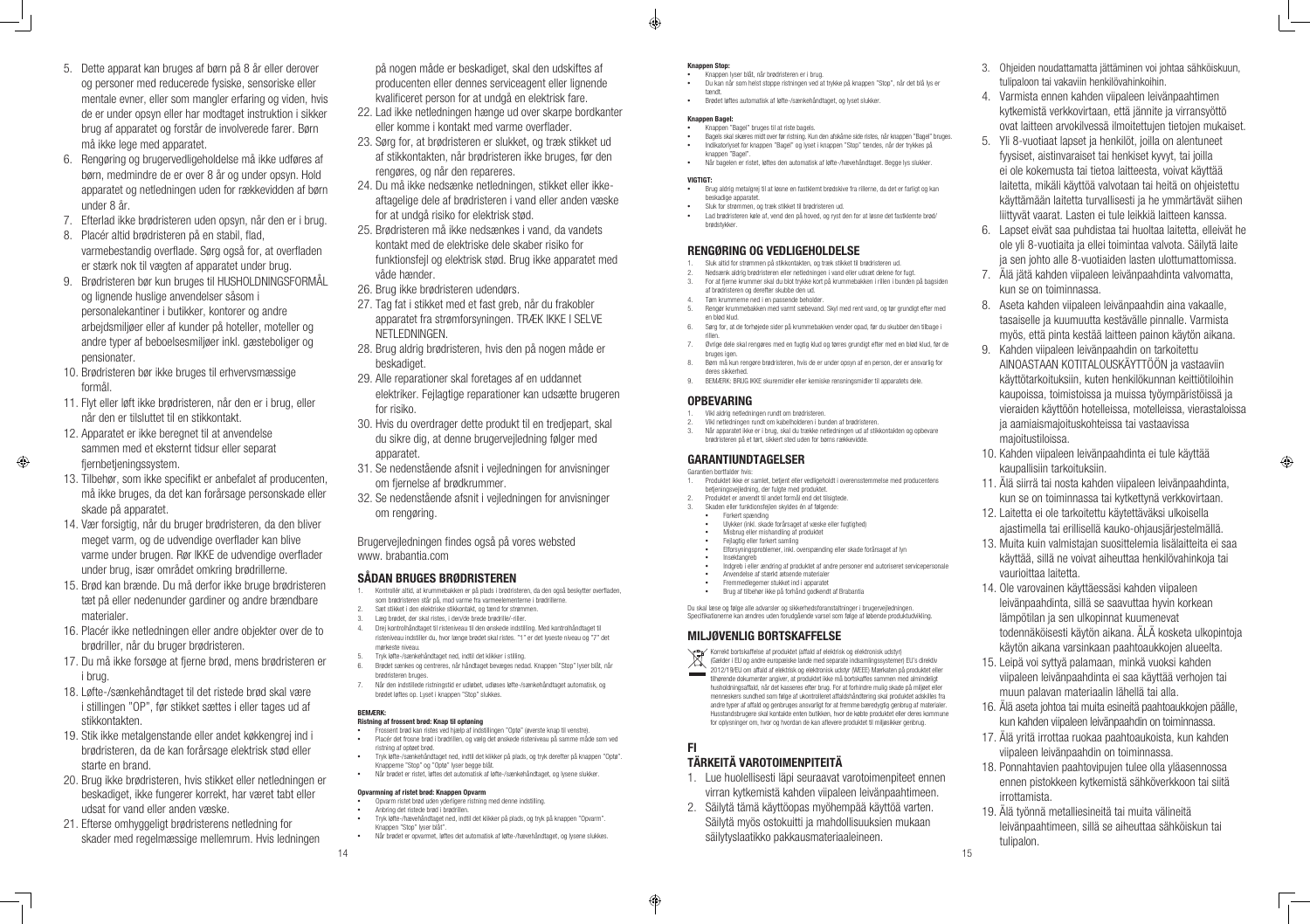- 20. Älä käytä kahden viipaleen leivänpaahdinta, jos pistoke tai virtajohto on vaurioitunut, paahdin ei toimi oikein tai se on pudonnut tai altistunut vedelle tai muulle nesteelle.
- 21. Varmista säännöllisesti, ettei leivänpaahtimen virtajohto ole vahingoittunut. Jos virtajohto on vahingoittunut millään tavalla, valmistajan tai sen valtuuttaman huoltopalvelun tai vastaavan pätevän henkilön on vaihdettava se sähköiskun vaaran välttämiseksi.
- 22. Älä anna virtajohdon roikkua terävän pöytätason reunan yli tai joutua kosketuksiin kuumien pintojen kanssa.
- 23. Varmista, että kahden viipaleen leivänpaahdin on kytketty pois päältä ja pistoke irrotettu verkkovirrasta, kun laite ei ole käytössä, ennen sen puhdistamista ja sen ollessa koriattavana.
- 24. Älä upota virtajohtoa, pistoketta tai mitään kahden viipaleen leivänpaahtimen ei-irrotettavia osia veteen tai muuhun nesteeseen sähköiskun vaaran välttämiseksi.
- 25. Leivänpaahdinta ei tule upottaa veteen, sillä veden joutuminen kosketuksiin sähköosien kanssa aiheuttaa toimintahäiriön ja sähköiskun. Älä käytä laitetta, jos kätesi ovat märät.
- 26. Älä käytä kahden viipaleen leivänpaahdinta ulkona.
- 27. Irrota laite verkkovirrasta ottamalla pistokkeesta napakasti kiinni ja vetämällä se irti pistorasiasta. ÄLÄ VEDÄ JOHDOSTA.
- 28. Älä koskaan käytä kahden viipaleen leivänpaahdinta, jos se on vahingoittunut millään tavalla.
- 29. Vain valtuutettu sähköasentaja saa suorittaa korjauksia. Väärin tehdyt korjaukset voivat asettaa käyttäjän vaaraan.
- 30. Mikäli luovutat laitteen kolmannelle osapuolelle, anna tämä käyttöohje laitteen mukana.
- 31. Katsoa lisätietoa leivänmurujen poistamisesta oppaan seuraavassa olevista kappaleista.
- 32. Katsoa puhdistamisohjeet oppaan seuraavassa olevista kappaleista.

### Käyttöohje on saatavilla myös verkkosivuillamme www.brabantia.com.

#### KAHDEN VIIPALEEN LEIVÄNPAAHTIMEN KÄYTTÄMINEN

- **•**<br>• Bagelpainiketta käytetään bageleiden paahtamiseen.
- **•**  Bagelit tulisi halkaista ennen paahtamista. Vain leikattu puoli paahdetaan, kun bageltoiminto on käytössä.
- **•**  Bagelpainikkeen merkkivalo ja pysäytyspainikkeen valo syttyvät, kun bagelpainiketta painetaan. **•**  Tämän jälkeen ponnahdusvipu nostaa paahdetut bagelit automaattisesti ja molemmat valot sammuvat.

- 1. Varmista, että murulevy on aina paikallaan kahden viipaleen leivänpaahtimen pohjassa, sillä se suojaa lisäksi paahtoaukkojen osien tuottamalta lämmöltä pintaa, jolla paahdin on.
- 2. Liitä pistoke verkkovirtaan ja kytke tarvittaessa pistorasiaan virta.
- 3. Aseta paahdettava leipä paahtoaukkoon.
- 4. Valitse haluttu paahtoaste. Paahtoasteen valinta määrittää leivänpaahtimen toiminta-ajan. 1 tarkoittaa vaaleinta ja 7 tumminta paahtoa.
- 5. Paina ponnahdusvipua alaspäin, kunnes se lukittuu paikalleen.
- 6. Leipä laskeutuu paahtoaukon keskiosaan, kun vipu liikkuu alaspäin. Pysäytyspainikkeessa palaa sininen valo, kun leivänpaahdin on toiminnassa.
- 7. Kun paahtoaika on kulunut, ponnahdusvipu vapautuu automaattisesti ja nostaa paahtoleivän ylös. Pysäytyspainikkeen valo sammuu.

#### HUOMAUTUS:

 $\bigoplus$ 

#### Jäisen leivän paahtaminen: sulatuspainike

- **•**  Pakastettua leipää voi paahtaa käyttämällä sulatuspainiketta (ylin painike vasemmalla). **•**  Aseta jäinen leipä paahtoaukkoon ja valitse haluttu paahtoaste niin kuin paahtaisit sulatettua
- leipää. **•**  Paina ponnahdusvipua alaspäin, kunnes se lukittuu paikalleen, ja paina sitten sulatuspainiketta.
- Sekä pysäytys- että sulatuspainikkeissa palaa sininen valo. **•**  Paahtamisen jälkeen ponnahdusvipu nostaa paahtoleivän automaattisesti ja valot sammuvat.
- Älä koskaan kierrä johtoa leivänpaahtimen ympäri.
- 2. Kierrä johto siististi leivänpaahtimen pohjassa olevaan johtotelineeseen. 3. Kun leivänpaahdin ei ole käytössä, irrota virtajohto pistorasiasta ja säilytä laitetta kuivassa ja turvallisessa paikassa lasten ulottumattomissa.

#### Paahtoleivän lämmittäminen uudelleen: uudelleenlämmityspainike

- **•**  Tämän asetuksen avulla paahtoleivän voi lämmittää uudelleen ilman lisäpaahtamista. **•**  Aseta paahtoleipä paahtoaukkoon.
- **•**  Paina ponnahdusvipua alaspäin, kunnes se lukittuu paikalleen, ja paina
- uudelleenlämmityspainiketta. Siihen ja pysäytyspainikkeeseen syttyy sininen valo. **•**  Lämmittämisen jälkeen ponnahdusvipu nostaa paahtoleivän automaattisesti ja valot sammuvat.

#### Pysäytyspainike:

- **•**  Painikkeessa palaa sininen valo aina, kun leivänpaahdin on toiminnassa.
- **•**  Paahtamisen voi keskeyttää milloin tahansa painamalla pysäytyspainiketta, jossa palaa sininen valo.
- **•**  Tämän jälkeen ponnahdusvipu nostaa paahtoleivän automaattisesti ja valo sammuu.

#### Bagelpainike:

#### TÄRKEÄÄ:

- **•**  Älä koskaan yritä irrottaa jumiin jäänyttä paahtoleipää metalliesineellä, sillä se on erittäin vaarallista ja voi vahingoittaa laitetta.
- **•**  Kytke virta pois päältä ja irrota laite verkkovirrasta.
- **•**  Anna leivänpaahtimen jäähtyä ja poista jumiutunut paahtoleipä tai leivän palat kääntämällä laite ympäri ja ravistamalle sitä varovasti.

#### PUHDISTUS JA HUOLTO

- 1. Kytke aina virta pois pistorasiasta ja irrota kahden viipaleen leivänpaahdin sähköverkosta. 2. Älä koskaan upota leivänpaahdinta tai virtajohtoa veteen tai anna niiden joutua kosketuksiin kosteuden kanssa.
- 3. Poista leivänmurut vapauttamalla murulevy painamalla sitä leivänpaahtimen takapuolella olevasta lovesta ja vetämällä se sitten laitteesta.
- 4. Tyhjennä murut sopivaan astiaan.
- 5. Pese murulevy lämpimällä saippuavedellä. Huuhtele puhtaalla vedellä ja kuivaa huolellisesti pehmeällä liinalla.
- 6. Varmista, että levyn koholla olevat reunat ovat ylöspäin, ennen sen liu'uttamista takaisin paikalleen.
- 7. Kaikki muut osat tulee puhdistaa kostealla liinalla ja kuivata huolellisesti pehmeällä liinalla ennen seuraavaa käyttöä.
- 8. Lapset saavat käyttää kahden viipaleen leivänpaahdinta vain heidän turvallisuudestaan vastuussa olevan henkilön ollessa läsnä.
- 9. HUOMAUTUS: ÄLÄ käytä hankaavia tai kemiallisia puhdistusaineita minkään laitteen osan puhdistamiseen.

### SÄILYTYS

### TAKUUN ULKOPUOLISET VAHINGOT

Takuu ei ole voimassa seuraavissa tilanteissa:

- 1. Tuotetta ei ole asennettu, käytetty tai huollettu valmistajan tuotteen mukana toimittamien käyttöohjeiden mukaisesti.
- 2. Tuotetta on käytetty muuhun kuin sille tarkoitettuun käyttötarkoitukseen.<br>2. Tuotteen vioittuminen tai toimintahäiriö johtuu jostakin seuraavista syist
- 3. Tuotteen vioittuminen tai toimintahäiriö johtuu jostakin seuraavista syistä:
- **•**  väärä jännite
- **•**  onnettomuudet (mukaan lukien nesteen tai kosteuden aiheuttamat vahingot) **•**  tuotteen väärinkäyttö
- **•**  virheellinen tai ohjeiden vastainen asennus
- verkkojänniteviat, kuten virtapiikit tai salaman aiheuttamat vahingot
- **hyönteisten pääsy tuotteese**
- **•**  tuotteen peukalointi tai siihen tehdyt muutokset, jos tekijänä ei ole valtuutettu huoltohenkilö
- **•**  altistuminen poikkeuksellisen syövyttäville aineille
- **•**  vieraiden esineiden asettaminen yksikköön
- **•**  käyttö muiden kuin Brabantian ennalta hyväksymien lisävarusteiden kanssa.

Noudata kaikkia käyttöohjeessa mainittuja varoituksia ja varotoimenpiteitä. Tekniset tiedot voivat muuttua ilman ennakkoilmoitusta jatkuvan tuotekehityksen seurauksena.

### YMPÄRISTÖYSTÄVÄLLINEN HÄVITTÄMINEN

Tuotteen oikeanlainen hävittäminen (sähkö- ja elektroniikkalaiteromu)

(Koskee Euroopan unionia ja muita Euroopan maita, joissa jätteet lajitellaan.) Sähkö- ja elektroniikkalaiteromusta annettu direktiivi 2012/19/EU. Oheinen merkintä tuotteessa tai sen käyttöohjeessa osoittaa, että sitä ei saa hävittää kotitalousjätteen mukana sen elinkaaren lopussa. Kierrättämällä tuotteen vastuullisesti erillään muista jätteistä edistät materiaalien kestävää uudelleenkäyttöä ja ehkäiset mahdollisia ympäristölle ja ihmisten terveydelle koituvia haittavaikutuksia, joita jätteiden valvomaton hävittäminen voi aiheuttaa. Kotitalouskäyttäjien tulee olla yhteydessä joko siihen jälleenmyyjään, jolta tuote ostettiin, tai paikallisiin viranomaisiin saadakseen lisätietoa tuotteen ympäristöystävällisestä kierrättämisestä.

#### NO VIKTIG SIKKERHETSINFORMASJON

- 1. Les nøye igjennom følgende sikkerhetsinformasjon før du slår PÅ brødristeren.
- 2. Oppbevar bruksanvisningen på et trygt sted for fremtidig bruk. Ta vare på kvitteringen og esken med den innvendige emballasien, om mulig.
- 3. Hvis de angitte instruksjonene ikke overholdes kan det føre til elektrisk støt, brann eller alvorlig personskade.
- 4. Før du kobler brødristeren til et strømuttak, må du kontrollere at spenningen og strømforsyningen er kompatibel med spesifikasjonene som er angitt på apparatets merkeplate.
- 5. Dette apparatet kan brukes av barn fra 8 år og oppover, av personer med reduserte fysiske, sensoriske eller mentale evner, eller av personer som mangler erfaring eller kunnskap i å bruke det, forutsatt at de er under oppsyn eller har mottatt opplæring i trygg bruk av produktet, og forstår farene ved å bruke det. Barn må ikke leke med apparatet.
- 6. Rengjøring og vedlikehold av produktet skal kun gjøres av barn over 8 år som er under oppsyn av en voksen person. Hold apparatet og kabelen utenfor rekkevidden til barn under 8 år.
- 7. Ikke la brødristeren være uten tilsyn når den er i bruk.
- 8. Plasser alltid brødristeren på en stabil, flat og varmebestandig overflate. Pass også på at overflaten tåler apparatets vekt under bruk.
- 9. Brødristeren er KUN beregnet til HJEMMEBRUK og til personlige formål på pauserom og i spisesaler for ansatte i butikker, på kontorer eller på andre arbeidsplasser, eller av gjester på hoteller, moteller, gjestgiverier, bed and breakfast eller andre typer boliger.
- 10. Brødristeren må ikke brukes til kommersielle formål.
- 11. Ikke flytt eller løft brødristeren når den er i bruk, eller når den er tilkoblet et strømuttak.
- 12. Dette apparatet må ikke brukes med et eksternt tidsur eller en separat fjernkontroll.
- 13. Tilbehør som ikke er anbefalt av produsenten må ikke brukes, da det kan skade personer eller produktet.
- 14. Vær forsiktig når du bruker brødristeren, da temperaturen i den blir svært høy under bruk. Overflatene kan også kan bli svært varme når brødristeren brukes. IKKE BERØR overflatene på apparatet under bruk, spesielt området rundt brødristeråpningene.
- 15. Brød kan brenne. Brødristeren må derfor ikke brukes i nærhet av eller under gardiner eller annet brannfarlig materiale.
- 16  $\overline{17}$  17 16. Ikke legg strømkabelen eller andre gjenstander over brødristeråpningene mens brødristeren er i bruk.
	-

⊕

- 17. Ikke prøv å lirke ut brød som har satt seg fast i brødristeren mens den er i bruk.
- 18. Brødløfteren må være hevet opp før støpslet på strømkabelen settes inn i eller trekkes ut av et strømuttak.
- 19. Ikke dytt metallgjenstander eller annet redskap inn i brødristeren, da det vil forårsake elektrisk støt eller brann.
- 20. Ikke bruk brødristeren hvis støpslet eller strømkabelen er skadet, hvis brødristeren ikke virker som den skal, hvis den har blitt mistet i gulvet, eller hvis den har vært utsatt for vann eller annen væske.
- 21. Kontroller regelmessig at kabelen på brødristeren ikke er skadet. Hvis strømkabelen er skadet på noen som helst måte må den skiftes ut av produsenten, et godkjent serviceverksted eller av en kvalifisert person, slik at du unngår elektrisk støt.
- 22. Ikke la strømkabelen henge over skarpe bordkanter eller komme i kontakt med varme overflater.
- 23. Pass på at brødristeren er slått AV og at støpslet er trukket ut av stikkontakten når den ikke er i bruk, før den rengjøres og mens den repareres.
- 24. For å forhindre fare for elektrisk støt må strømkabelen, støpslet eller andre ikke-avtakbare deler på brødristeren aldri senkes ned i vann eller annen væske.
- 25. Brødristeren må ikke senkes ned i vann, da vann eller annen væske vil forårsake funksjonsfeil og elektrisk støt hvis det kommer i kontakt med elektriske deler. Ikke bruk apparatet med fuktige eller våte hender.

 $\bigoplus$ 

- 26. Ikke bruk brødristeren utendørs.
- 27. For å koble apparatet fra strømtilførselen, ta godt tak i støpslet og trekk det ut av stikkontakten. IKKE TREKK I KABELEN.
- 28. Bruk aldri brødristeren dersom den er skadet på noen måte.
- 29. Alle reparasjoner må utføres av en kvalifisert elektriker. Feil bruk kan utsette brukeren for farer.
- 30. Hvis dette produktet gis eller selges til en annen person, sørg for at denne brukerveiledningen følger med produktet.
- 31. For informasjon om hvordan du fjerner brødsmuler, se avsnittet nedenfor i denne bruksanvisningen.
- 32. For informasjon om hvordan du rengjør brødristeren, se avsnittet nedenfor i denne bruksanvisningen.

Denne brukerveiledningen er også tilgjengelig på vår nettside www.brabantia.com

### BRUKE BRØDRISTEREN

- 1. Pass på at smulebrettet alltid er på plass i bunnen av brødristeren, da dette brettet også beskytter overflaten under brødristeren mot varmen som kommer ut fra elementene i brødristeråpningene.
- 2. Sett støpslet i et strømuttak.
- Legg brødet som skal ristes i de brede brødristeråpningene.
- 4. Still bruningskontrollen til ønsket innstilling. Bruningskontrollen stiller inn hvor lenge brødet
- ristes. På innstilling «1» vil brødet ristes minst og på innstilling «7» vil brødet ristes mest. 5. Skyv brødløfteren ned til den klikker på plass.
- 6. Brødet vil senkes ned og plasseres midt i brødristeråpningen når spaken trykkes ned. «Stop» («Stopp»)-knappen vil lyse med et blått lys mens brødristeren er i bruk.
- 7. Når brødet er ferdig ristet, vil brødløfteren kobles ut automatisk og det ristede brødet vil løftes opp. Lyset for «Stop» («Stopp»)-knappen vil slukke.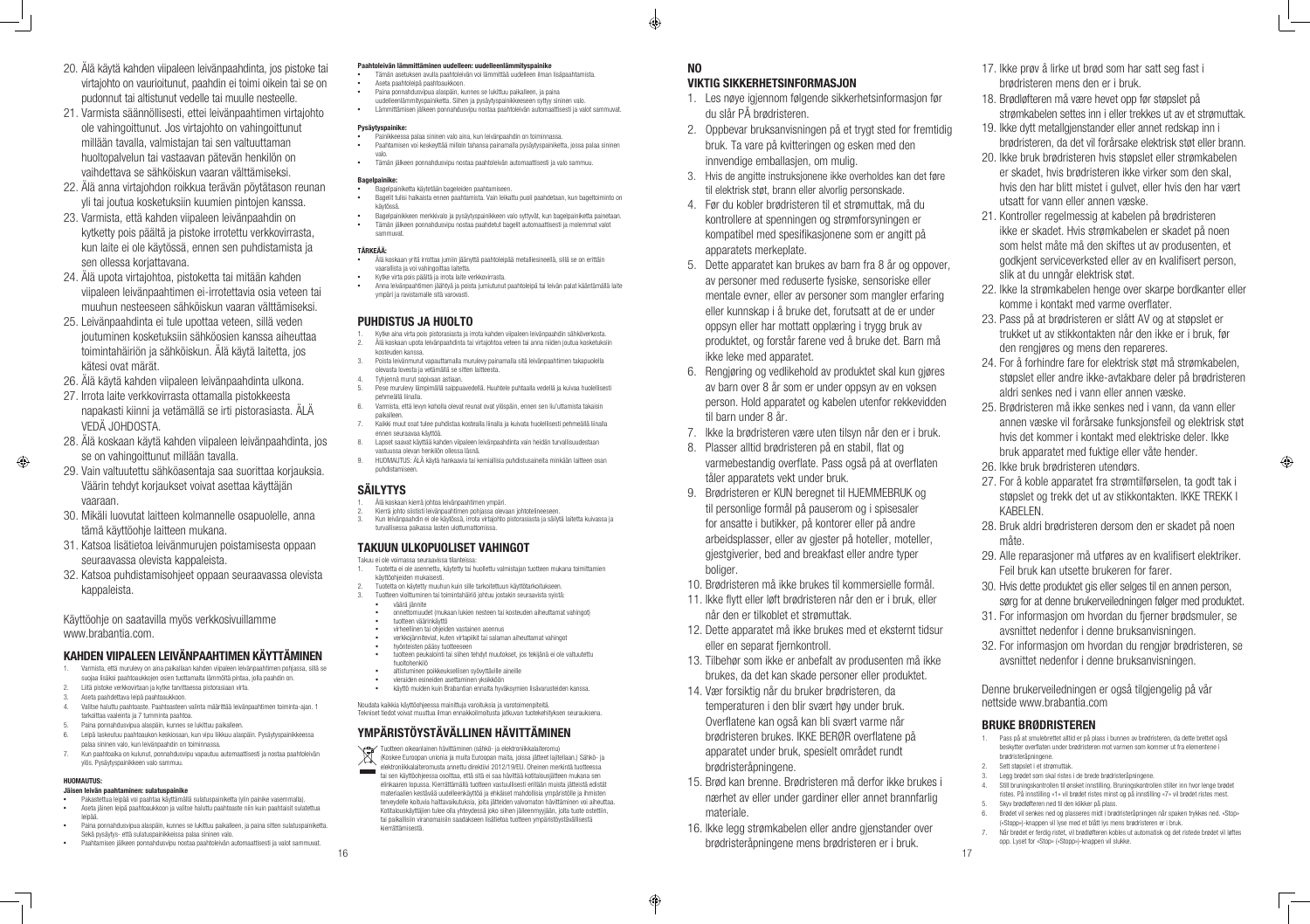#### MERK:

#### Riste frossent brød: Defrost (Tine)-knapp

- **•**  Du kan riste frossent brød ved bruk av «Defrost» («Tine»)-knappen øverst til venstre på brødristeren.
- **•**  Legg den frosne brødskiven i brødristeråpningen og velg ønsket bruningstid, på samme måte som når du rister ferskt brød.
- **•**  Skyv brødløfteren ned til den klikker på plass, og trykk deretter på «Defrost» («Tine»)-knappen. Både «Stop» («Stopp»)- og «Defrost» («Tine»)-knappen vil lyse med et blått lys.
- **•**  Når brødet er ferdig ristet vil brødløfteren automatisk løfte det ristede brødet opp, og lysene vil slukkes.

- Med denne innstillingen kan du varme opp ristet brød uten at det ristes mer. **•**  Legg ristet brød i brødristeråpningen.
- **•**  Skyv brødløfteren ned til den klikker på plass, og trykk deretter på «Reheat» («Oppvarmings) knappen. Både «Reheat» («Oppvarmings»)-knappen og «Stop» («Stopp»)-knappen vil lyse med et blått lys.
- Når det ristede brødet er ferdig oppvarmet, vil brødløfteren automatisk løfte brødstykket opp og lysene vil slukkes.

#### Stop (Stopp)-knapp:

- **•**  Denne knappen lyser alltid blått mens brødristeren er i bruk.
- **•**  Du kan stroppe brødristingen til enhver tid ved å trykke på den blå «Stop» («Stopp»)-knappen. **• Brødløfteren vil automatisk løfte det ristede brødet opp og lysene vil slukkes.**

#### Varme opp ristet brød: Reheat (Oppvarmings)-knapp

- Bruk aldri metallredskap til å lirke ut brød som har satt seg fast i brødristeren. Dette er svært farlig og kan skade apparatet.
- **•**  Trekk UT strømkabelen på apparatet fra stikkontakten.
- **•**  La brødristeren kjøles ned, snu den på hodet, og rist den deretter forsiktig for å frigjøre brød/ smuler som har satt seg fast.

#### Bagel-knapp:

- **•**  «Bagel»-knappen brukes til å riste bagels.
- **•**  En bagels må deles i to før den ristes. Bare den siden som er kuttet vil ristes når «Bagel» knappen brukes
- **•**  Indikatorlysene for «Bagel»-knappen og «Stop» («Stopp»)-knappen vil tennes når du trykker på «Bagel»knappen **•**  Brødløfteren vil automatisk løfte opp bagelsen når den er ferdig ristet, og begge lysene vil
- slukkes.

- Ikke vikle strømkabelen rundt utsiden på brødristeren.
- 2. Vikle strømkabelen forsiktig rundt kabeloppbevaringen på undersiden av brødristeren. 3. Trekk ut kabelen fra strømuttaket og oppbevar brødristeren på et tørt og trygt sted utenfor barns rekkevidde når den ikke er i bruk.

#### VIKTIG:

 $\bigoplus$ 

### RENGJØRING OG VEDLIKEHOLD

- 1. Trekk alltid ut kabelen på brødristeren fra stikkontakten.
- 2. Senk aldri brødristeren eller strømkabelen ned i vann, eller la disse delene utsettes for fuktighet
- 3. For å fjerne smulene, trykk på smulebrettet for å frigjøre det fra den nedre åpningen bak på brødristeren, og trekk det deretter ut. 4. Tøm smulene i en egnet beholder.
- 
- 5. Vask smulebrettet i varmt såpevann. Skyll det med rent vann og tørk det grundig med en myk klut.
- 6. Pass på at kantene på smulebrettet peker oppover før du skyver brettet tilbake i sporene. 7. Alle andre deler skal rengjøres med en fuktig klut og tørkes grundig med en myk klut, før brødristeren brukes på nytt.
- 8. Barn skal kun rengjøre brødristeren hvis de er under oppsyn av en voksen person som er ansvarlig for deres sikkerhet.
- 9. MERK: IKKE bruk ripende midler er kjemiske rengjøringsprodukter på noen av delene på dette apparatet.

#### **OPPBEVARING**

### GARANTIUNNTAK

#### Garantien vil ikke være gyldig hvis:

- 1. Produktet ikke er montert, brukt eller vedlikeholdt i samsvar med produsentens informasjonen som er angitt i bruksanvisningen som leveres med produktet.
- 2. Produktet er brukt til andre formål enn den funksjonen den er beregnet på.
- 3. Skaden eller funksjonsfeilen er forårsaket av følgende: **•**  Feil spenning
- **•**  Ulykker (inkludert skade forårsaket av væske eller fuktighet)
- Feilaktig bruk av produktet
- **•**  Mangelfull eller feilaktig montering
- **•**  Problemer med strømforsyningen, inkludert spenningssvingninger eller lynskade
- Skadedyrangrep **•**  Produktet er endret eller modifisert av en eller flere personer som ikke er autoriserte teknikere
- **•**  Produktet er utsatt for unormalt korroderende materialer
- **Fremmedlegemer er dyttet inn i enheten**
- **•**  Produktet er brukt med utstyr som ikke er godkjent av Brabantia

Les igjennom og overhold alle advarsler og forholdsregler i brukerveiledningen. Fordi vi kontinuerlig utvikler våre produkter, kan spesifikasjoner endres uten forhåndsvarsel.

### MILJØVENNLIG AVHENDING

Riktig avhending av dette produktet (elektrisk og elektronisk utstyr)

(Gjelder i EU og andre europeiske land med separat kildesortering). Europaparlaments- og Rådsdirektiv 2012/19/UE om elektrisk og elektronisk avfall (WEEE). Når dette merket er festet på produktet eller tilhørende dokumentasjon, indikerer det at produktet ikke må kastes sammen med annet husholdningsavfall når det skal avhendes. For å forhindre å skade miljøet eller menneskelig helse fra ukontrollert avfallsdeponering, må dette produktet kastes separat fra andre typer avfall, samt resirkuleres på forsvarlig måte for å fremme bærekraftig gjenbruk av materialressurser. Private brukere bør enten kontakte forhandleren de kjøpte dette produktet fra eller sine lokale myndigheter, for å få informasjon om hvor og hvordan produktet kan resirkuleres på en trygg og miljøvennlig måte.

# SK

### DÔLEŽITÉ BEZPEČNOSTNÉ UPOZORNENIA

- 1. Pred zapnutím dvojštrbinového hriankovača si dôkladne prečítajte nasledujúce bezpečnostné opatrenia.
- 2. Uchovajte si tento návod na použitie na dostupnom mieste pre budúce použitie. Taktiež si uchovajte doklad o kúpe, a ak je to možné, aj originálnu škatuľu s vnútorným obalom.
- 3. Nedodržanie všetkých uvedených pokynov môže spôsobiť úraz elektrickým prúdom, požiar alebo vážne zranenie.
- 4. Pred zapojením dvojštrbinového hriankovača do siete elektrického napájania skontrolujte napätie a napájanie v súlade s požiadavkami uvedenými na výkonnostnom štítku spotrebiča.
- 5. Deti staršie ako 8 rokov a osoby so zníženými fyzickými, zmyslovými alebo mentálnymi schopnosťami, alebo s nedostatkom skúseností a znalostí môžu tento prístroj používať pod dohľadom, alebo ak dostali pokyny obsahujúce bezpečný spôsob použitia prístroja a porozumeli príslušným rizikám. Deti sa nesmú hrať s prístrojom.
- 6. Čistenie a používateľskú údržbu môžu pod dohľadom vykonávať iba deti staršie ako 8 rokov. Prístroj a jeho kábel udržujte mimo dosahu detí mladších ako 8 rokov.
- 7. Ak sa dvojštrbinový hriankovač používa, nenechávajte ho bez dozoru.
- 8. Dvojštrbinový hriankovač vždy umiestnite na stabilný, rovný, tepelne odolný povrch. Taktiež sa uistite, že je povrch schopný počas použitia uniesť váhu jednotky.
- 9. Dvojštrbinový hriankovač je určený LEN NA DOMÁCE POUŽITIE a podobné použitie, ako napríklad v kuchynkách pre personál v obchodoch, kanceláriách alebo iných pracoviskách, na použitie hosťami v hoteloch, moteloch a podobne, vrátane penziónov a typov zariadení, ktoré poskytujú nocľah a raňajky.
- 10. Dvojštrbinový hriankovač sa nesmie používať na komerčné účely.
- 11. Nehýbte ani nedvíhajte dvojštrbinový hriankovač, keď je v prevádzke alebo kým je pripojený do elektrickej zásuvky.
- 12. Tento prístroj nie je určený na ovládanie pomocou externého časovača alebo samostatného diaľkového ovládacieho systému.

13. Zakazuje sa použitie prídavných zariadení, ktoré výrobca výslovne neodporúčal, pretože môžu spôsobiť zranenie alebo poškodenie prístroja.

♦

- 14. Pri používaní dvojštrbinového hriankovača dávajte pozor, pretože sa zohrieva na veľmi vysoké teploty a je pravdepodobné, že vonkajšie povrchy sú počas používania horúce. Počas používania sa NEDOTÝKAJTE vonkajších povrchov, hlavne v oblasti otvorov na opekanie.
- 15. Chlieb môže horieť, preto sa dvojštrbinový hriankovač nesmie používať v blízkosti alebo pod záclonami, alebo pod inými horľavými materiálmi.
- 16. Keď je dvojštrbinový hriankovač v prevádzke, cez otvory na opekanie nedávajte kábel ani žiadny iný predmet.
- 17. Keď je dvojštrbinový hriankovač v prevádzke, nepokúšajte sa z neho uvoľniť potraviny.
- 18. Pred pripojením alebo odpojením zástrčky z elektrického napájania musia byť páky opekania so zdvíhačom v hornej polohe.
- 19. Do dvojštrbinového hriankovača nevkladajte kovové predmety ani žiaden kuchynský riad, pretože spôsobia úraz elektrickým prúdom alebo požiar.
- 20. Dvojštrbinový hriankovač neuvádzajte do prevádzky, ak došlo k poškodeniu zástrčky alebo napájacieho kábla, ak hriankovač nepracuje správne, ak spadol, alebo ak bol vystavený vode alebo inej tekutine.
- 21. Pravidelne dôkladne kontrolujte možné poškodenie napájacieho kábla dvojštrbinového hriankovača. Ak je napájací kábel hocijakým spôsobom poškodený, výrobca alebo jeho servisný zástupca, alebo podobne kvalifikovaná osoba ho musí nahradiť, aby sa predišlo rizikám vyplývajúcim z použitia elektrického prúdu.
- 22. Nedovoľte, aby napájací kábel visel cez ostré hrany alebo prišiel do kontaktu s horúcimi povrchmi.
- 23. Ak sa dvojštrbinový hriankovač nepoužíva, pred jeho čistením a počas opravy sa uistite, že je vypnutý a že ste zástrčku vybrali zo siete elektrického napájania.
- 24. Neponorte napájací kábel, zástrčku ani žiadne neodstrániteľné časti tohto dvojštrbinového hriankovača do vody ani do žiadnej inej tekutiny, predídete tak riziku úrazu elektrickým prúdom.
- 25. Dvojštrbinový hriankovač sa nesmie ponoriť do vody, pretože kontakt elektrických častí s vodou spôsobí poruchu a úraz elektrickým prúdom. Prístroj nepoužívajte, ak máte mokré ruky.
- 26. Dvojštrbinový hriankovač nepoužívajte v exteriéri.
- 27. Ak chcete prístroj odpojiť, uchopte pevne zástrčku a vyberte ju zo siete elektrického napájania. NEŤAHAJTE ŠNÚRU.
- 28. Ak je dvojštrbinový hriankovač akýmkoľvek spôsobom poškodený, nikdy ho nepoužívajte.
- 29. Všetky opravy musí robiť kvalifikovaný elektrikár. Nesprávnymi opravami sa používateľ môže dostať do nebezpečenstva.

⊕

- 
- 
- 30. Pri odovzdaní tohto produktu tretej strane sa uistite, že sa s prístrojom dodáva aj tento návod na použitie.
- 31. Podrobnosti o tom, ako odstrániť chlebové omrvinky, sa dozviete v nižšie uvedenom odseku tohto návodu.
- 32. Podrobnosti o čistení sa dozviete v nižšie uvedenom odseku tohto návodu.

Tento návod na použitie je dostupný aj na našej webovej stránke www.brabantia.com

### POUŽITIE DVOJŠTRBINOVÉHO HRIANKOVAČA

- 1. Uistite sa, že je zásobník na omrvinky vždy na svojom mieste v základni dvojštrbinového hriankovača, pretože okrem iného chráni povrch, na ktorom hriankovač stojí, pred teplom z častí otvorov na opekanie.
- 2. Vložte zástrčku do siete elektrického napájania a zapnite zásuvku.
- 3. Umiestnite chlieb na opekanie do širokého otvoru/otvorov na opekanie.
- 4. Ak chcete nastaviť požadovaný stupeň opečenia, otáčajte regulátorom opečenia. Regulátor stupňa opečenia nastaví čas prevádzky hriankovača. 1 znamená najsvetlejšiu hrianku a 7 najtmavšiu hrianku.
- 5. Stlačte páku so zdvíhačom nadol, kým nezacvakne na miesto.
- 6. Počas pohybu páky nadol chlieb klesne a vycentruje sa. Počas použitia hriankovača bude tlačidlo "Zastaviť" svietiť na modro.
- 7. Po uplynutí času opekania sa páka so zdvíhačom automaticky uvoľní a hrianka sa zdvihne. Tlačidlo "Zastaviť" zhasne.

#### POZNÁMKA:

#### Opekanie zmrazeného chleba: Tlačidlo rozmrazenia

- **•**  Zmrazený chlieb sa môže použiť na prípravu hrianky pomocou tlačidla "Rozmraziť" (tlačidlo vľavo hore).
- **•**  Zmrazený chlieb umiestnite do otvoru na opekanie a vyberte požadované nastavenie stupňa opečenia podobne, ako pri opekaní rozmrazeného chleba.
- **•**  Stlačte páku so zdvíhačom nadol, kým nezacvakne na miesto a potom stlačte tlačidlo "Rozmraziť". Obe tlačidlá "Zastaviť" a "Rozmraziť" začnú svietiť na modro.
- **•**  Po opekaní páka so zdvíhačom automaticky zdvihne hrianku a svetlá zhasnú.

#### Opätovné zohrievanie hrianky: Tlačidlo opätovného zohrievania

- **•**  Pri tomto nastavení zohrejete hrianku bez ďalšieho opekania.
- **•**  Hrianku vložte do otvoru na opekanie.
- **•**  Stlačte páku so zdvíhačom nadol, kým nezacvakne na mieste a stlačte tlačidlo "Zohriať". Spolu s tlačidlom "Zastaviť" budú svietiť na modro.
- **•**  Po zohriatí hrianky páka so zdvíhačom automaticky zdvihne hrianku a svetlá zhasnú.

#### Tlačidlo zastavenia:

- **•**  Toto tlačidlo svieti na modro vždy, ak sa hriankovač používa.
- **•**  Proces opekania možno kedykoľvek zastaviť stlačením tlačidla "Zastaviť", ktoré svieti na modro.
- **•**  Páka so zdvíhačom automaticky zdvihne hrianku a svetlo zhasne.

#### Tlačidlo žemle:

- **•**  Tlačidlo "Žemľa" sa používa pri opekaní žemlí.
- **•**  Žemle sa pred opekaním musia prekrojiť na polovicu. Ak je v prevádzke tlačidlo "Žemľa", bude sa opekať iba bočný rez.
- Ak sa stlačilo tlačidlo "Žemľa", zapnú sa svetlá indikátorov tlačidiel "Žemľa" a "Zastaviť"
- **•**  Páka so zdvíhačom automaticky zdvihne žemľu/žemle, ak sa opiekli a obe svetlá zhasnú.

#### DÔLEŽITÉ

- **•**  Na uvoľnenie zachytených hrianok z otvorov sa nikdy nepokúšajte použiť kovový kuchynský riad, pretože je to veľmi nebezpečné a môže to poškodiť prístroj.
- **•**  Vypnite sieť elektrického napájania a odpojte prístroj.
- **•**  Hriankovač nechajte vychladnúť, otočte ho hore nohami a potom ním jemne zatraste, aby ste uvoľnili časti zachytenej hrianky/chleba.

### ČISTENIE A ÚDRŽBA

- 1. Vždy vypnite sieť elektrického napájania zásuvky a odpojte dvojštrbinový hriankovač.
- 2. Nikdy neponorte dvojštrbinový hriankovač ani napájací kábel do vody a zabráňte kontaktu týchto častí s vlhkosťou.
- 3. Ak chcete odstrániť omrvinky, jednoduchým stlačením uvoľnite zásobník na omrvinky z otvoru na spodku zadnej časti dvojštrbinového hriankovača a vytiahnite ho von.
- Vysypte omrvinky do vhodného kontajnera.
- 5. Umyte zásobník na omrvinky teplou mydlovou vodou. Opláchnite čistou vodou a dôkladne vysušte jemnou handričkou.
- 6. Pred opätovným zasunutím zásobníka na omrvinky do otvorov sa uistite, že jeho zvýšené strany smerujú dohora.
- 7. Pred opätovným použitím sa všetky ostatné časti musia vyčistiť pomocou vlhkej handričky a dôkladne vysušiť použitím jemnej handričky.
- 8. Deti môžu čistiť dvojštrbinový hriankovač iba v prítomnosti osoby, ktorá zodpovedá za ich bezpečnosť.
- 9. POZNÁMKA: NEPOUŽÍVAJTE abrazíva ani chemické čističe na žiadnu časť tohto prístroja.